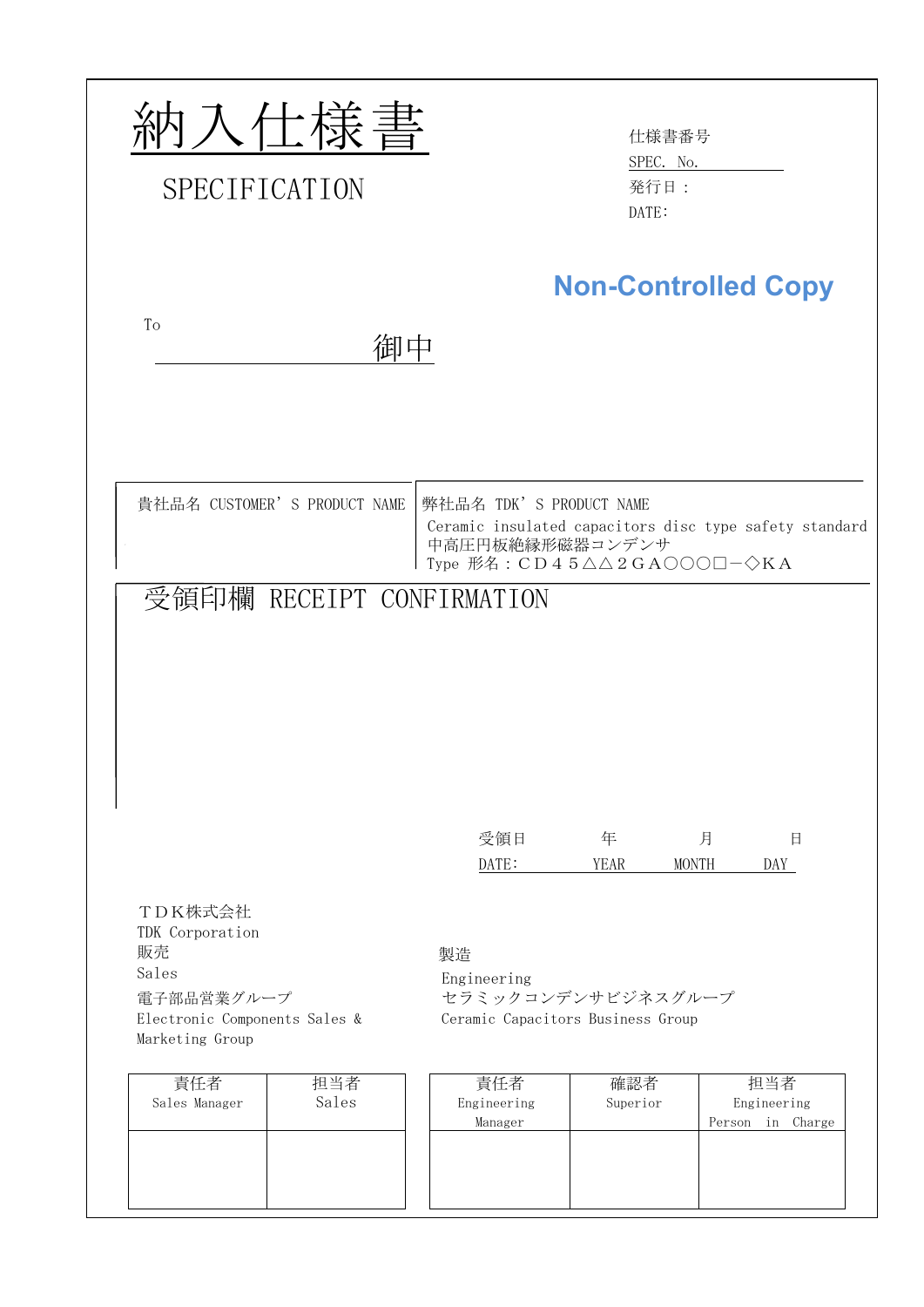# Handling precautions for High voltage ceramic capacitors

Please read the following closely before using these products.

# Safety precautions

The following precautions should be observed strictly to ensure safety design. Misuse of the product may lead to smoking of the product.



1. Operating voltage

Use within the rated voltage of capacitor between terminals. For DC rated voltage application, you should control the peak voltage (Vo-p) under the rated voltage in case the AC voltage is superimposed on the DC voltage. Use within the rated voltage includes peak voltage (Vp-p) when AC voltage or impulse voltage applied in a circuit. Confirm irregular voltage (surge voltage, static electricity, switching noise, etc) occurs in the equipment used, and use within the rated voltage containing the irregular voltage.

When the capacitor is used as a noise suppressor in the AC primary circuit, the voltage proof test should be within the specified conditions (voltage, time, wave form, etc).

Connect by confirmation of non lose contact, and the voltage is started to apply to the circuit from zero to the specified voltage and it is stopped applying from the voltage to zero.

When using pulse voltage with a steep rising voltage or high frequency AC voltage, it may affect the reliability of capacitor.

Even if using below rating voltage, please confirm the reliability under actual condition. Also, when the load of a set such as a power supply with a capacitor is changed, please confirm that the voltage applied to the capacitor has not changed.

| Voltage                          | $(1)$ DC voltage | $(2)DC+AC$ voltage | (3)AC voltage | (4) Pulse voltage |
|----------------------------------|------------------|--------------------|---------------|-------------------|
| Voltage<br>Measuring<br>position | $V_{0-P}$        | $V_{0-P}$<br>v     | $V_{P-P}$     | $V_{P-P}$<br>٦    |

# 2. Operating temperature

Be sure to use only those operating temperature described in our catalogue or specification. Keep the surface temperature under the maximum temperature, which includes the maximum self-heat temperature of 20 degree C.

3.Self-exothermal

Self-exothermal temperature should be within 20 degree C on the condition of atmosphere temperature 25 degree C without the influence of wind such as the cooling fan. Be sure to use a capacitor in a circuit of current increase by AC voltage or pulse voltage applied.

When high frequency voltage or impulse voltage applied in a circuit, reliability should be influenced. Take into considerations the load reduction and self-exothermal temperature, even if voltage should be within the rated voltage.



PLP Spec No.  $\vert$  HV095F19

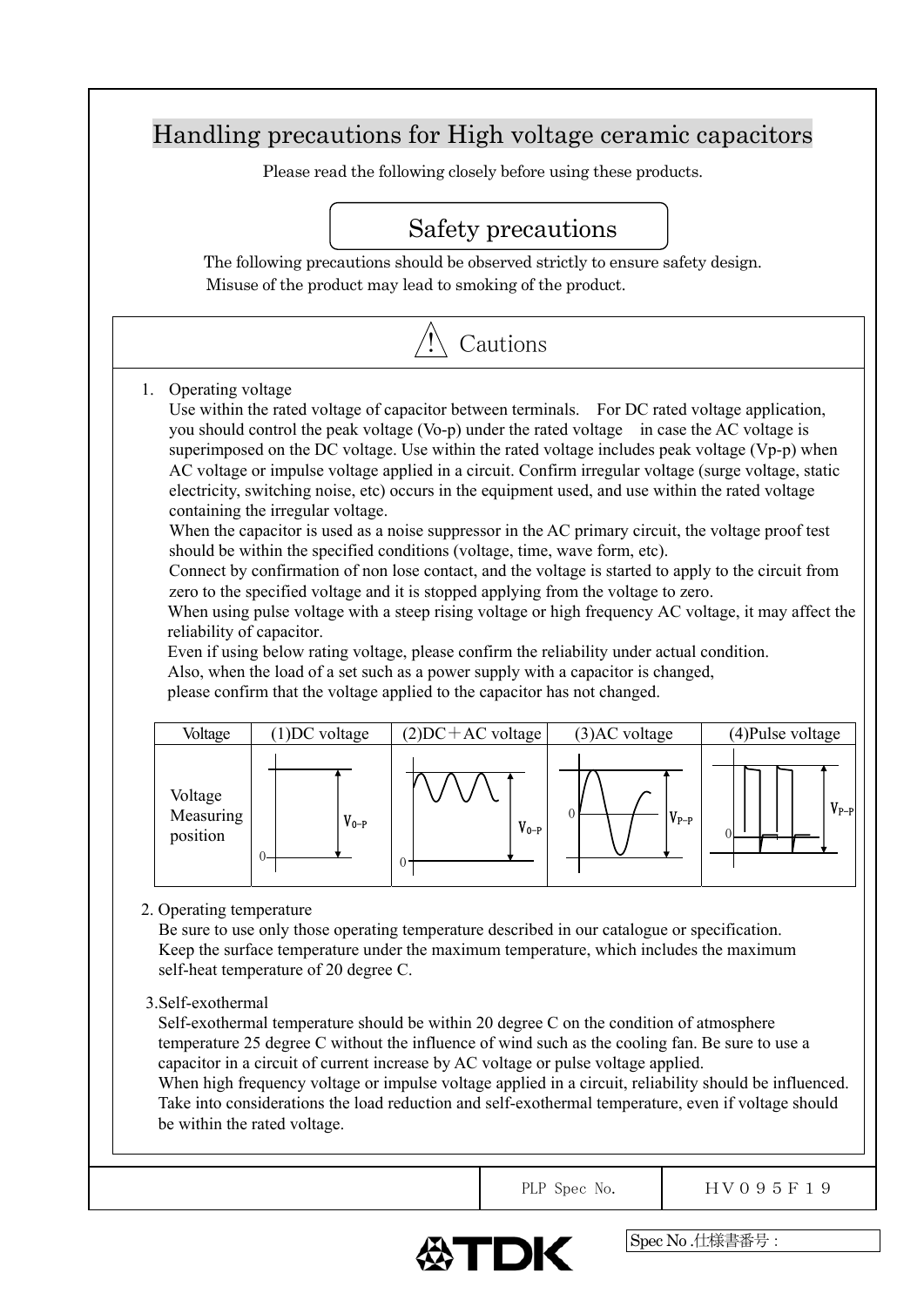| 4. Capacitance change of capacitors<br>For some of the capacitors, capacitance value may change considerably in the temperature range, or<br>by applied DC voltage. And capacitor has aging characteristic (capacitance decreases by keeping as it is). |  |                                                                                                            |  |  |  |
|---------------------------------------------------------------------------------------------------------------------------------------------------------------------------------------------------------------------------------------------------------|--|------------------------------------------------------------------------------------------------------------|--|--|--|
| When you use the capacitor in the time constant circuit, consult TDK whether the capacitor is available or<br>not.                                                                                                                                      |  |                                                                                                            |  |  |  |
| 5. Vibration of capacitors                                                                                                                                                                                                                              |  |                                                                                                            |  |  |  |
| When the capacitor class 2 is used in the AC circuit, or pulse circuit, the capacitor might vibrate or noise<br>might occur in the specified frequency. Be sure to confirm the conditions before using the capacitor.                                   |  |                                                                                                            |  |  |  |
| 6. Usage of capacitance and storage                                                                                                                                                                                                                     |  |                                                                                                            |  |  |  |
| Don't use capacitors in the following environments:<br>* Direct sunshine                                                                                                                                                                                |  |                                                                                                            |  |  |  |
| * Areas directly exposed to water or salty water                                                                                                                                                                                                        |  |                                                                                                            |  |  |  |
| * Areas that become dewy                                                                                                                                                                                                                                |  |                                                                                                            |  |  |  |
| * Areas filled with toxic gases (such as hydrogen sulfide, sulfur dioxide, chlorine, ammonia, etc)<br>*Areas exposed to excess vibrations or shock conditions described in our catalogue or specification.                                              |  |                                                                                                            |  |  |  |
| Store capacitors in an environment from -10 to 40 degree C, with 15 to $70\%RH$ for 6 months maximum                                                                                                                                                    |  |                                                                                                            |  |  |  |
| and use within the period after receiving the capacitors.                                                                                                                                                                                               |  |                                                                                                            |  |  |  |
| 7. Inserting precautions                                                                                                                                                                                                                                |  |                                                                                                            |  |  |  |
| When inserting capacitors into the PC board by automatic insertion machine, confirm the conditions                                                                                                                                                      |  |                                                                                                            |  |  |  |
| (such as pressure of pusher, adjustment of clinching portion) and minimize the impact force by                                                                                                                                                          |  |                                                                                                            |  |  |  |
| chucking the body, or clinching the lead terminals.                                                                                                                                                                                                     |  |                                                                                                            |  |  |  |
| Distances between the hole position onto a PC board should be equal to the pitch of capacitors.<br>When stretching the lead terminal, any force may load the bottom of the capacitor body and result in                                                 |  |                                                                                                            |  |  |  |
| damage to the insulation coating. Severe damages may cause poor reliability.                                                                                                                                                                            |  |                                                                                                            |  |  |  |
| 8. Soldering                                                                                                                                                                                                                                            |  |                                                                                                            |  |  |  |
| Don't immerse the capacitor body into the molten solder. Use PC board, and solder the terminals in the                                                                                                                                                  |  |                                                                                                            |  |  |  |
| opposite side of the body. Soldering conditions, such as pre-heat temperature, soldering temperature, and                                                                                                                                               |  |                                                                                                            |  |  |  |
| soldering time, should be followed by the descriptions in our catalogue or specification. (refer to Fig.-1)                                                                                                                                             |  |                                                                                                            |  |  |  |
| Adjust the amount of solder within the proper volume. Select an appropriate soldering material.<br>When using soldering iron for installing capacitors or reworking onto the PC board, sufficient pre-heating                                           |  |                                                                                                            |  |  |  |
| and temperature control should be used. We recommend that the iron condition is $350 \pm 10$ degree C/                                                                                                                                                  |  |                                                                                                            |  |  |  |
| 3.5 $\pm$ 0.5s. as 1 time, and you should use an adequate tip diameter ( $\phi$ 3mm Max.) with the soldering iron                                                                                                                                       |  |                                                                                                            |  |  |  |
|                                                                                                                                                                                                                                                         |  | as well as a proper wattage (50W Max.). Don't touch the capacitor body directly with soldering tip, except |  |  |  |
|                                                                                                                                                                                                                                                         |  |                                                                                                            |  |  |  |
| for the terminals of capacitor.                                                                                                                                                                                                                         |  |                                                                                                            |  |  |  |
| 9. Flux                                                                                                                                                                                                                                                 |  |                                                                                                            |  |  |  |
| When using flux for soldering capacitors onto the PC board, spread it thinly and uniformly.                                                                                                                                                             |  |                                                                                                            |  |  |  |
| Flux will be composed of halogenated material less than 0.1 wt% (cl conversion).                                                                                                                                                                        |  |                                                                                                            |  |  |  |
| Don't use a strong acid grade of flux. When using water-soluble flux, sufficient cleansing should<br>be done.                                                                                                                                           |  |                                                                                                            |  |  |  |
|                                                                                                                                                                                                                                                         |  |                                                                                                            |  |  |  |
|                                                                                                                                                                                                                                                         |  |                                                                                                            |  |  |  |
|                                                                                                                                                                                                                                                         |  |                                                                                                            |  |  |  |

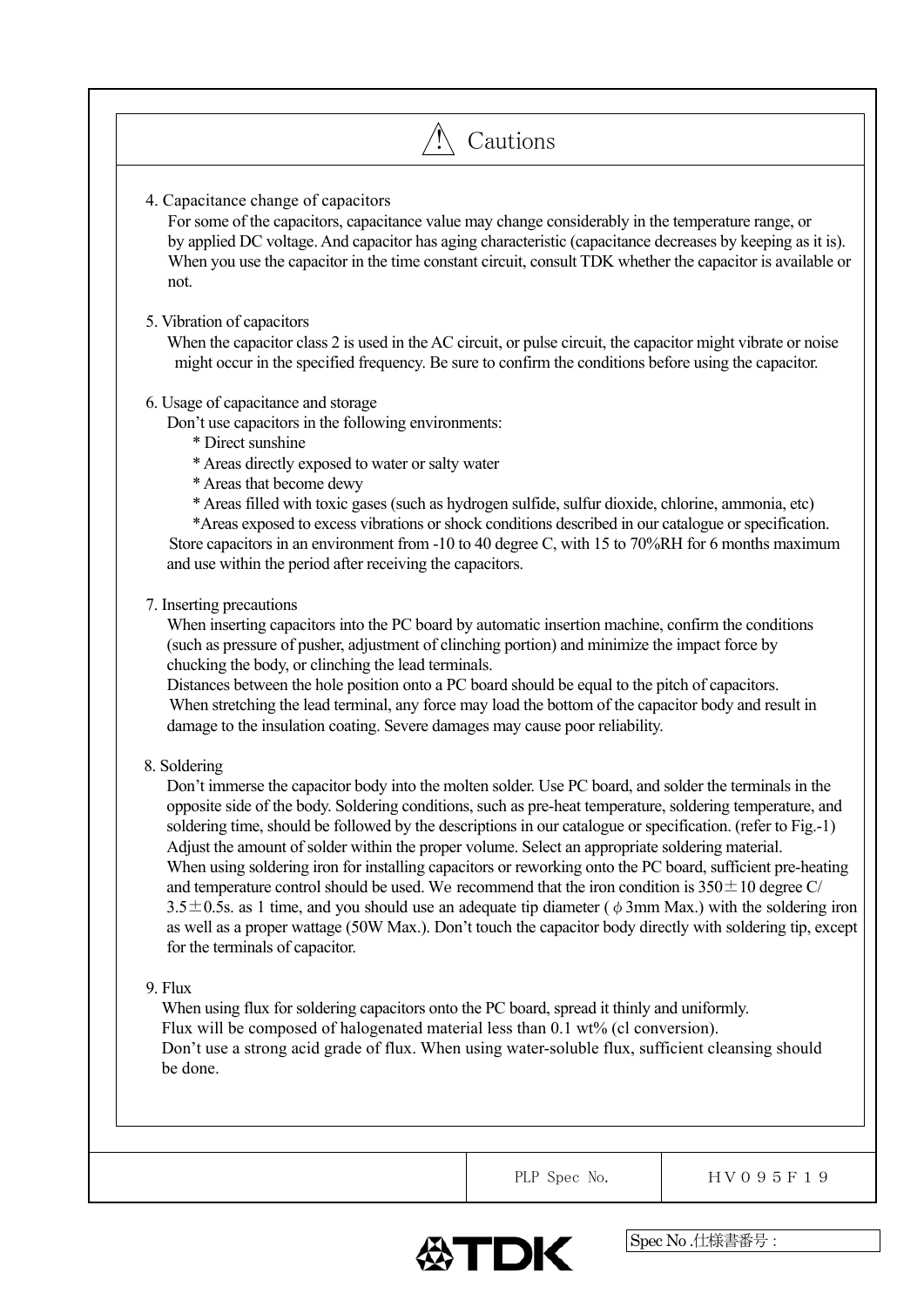# $\bigwedge$  Cautions

# 10. Cleansing

When the cleansing should not be sufficient, the cleansing liquid or any residue might leave on the capacitor body, they may deteriorate the insulation coating or performance (insulation resistance, etc). When using ultrasonic cleansing, avoid transmitting vibrations onto the PC board. Conditions of ultrasonic cleansing, such as output frequency and time of the method, should be taken into considerations.

After cleansing capacitors, dry them well. Cleansing liquid should not contain electrolyte, nor leave any residue. Through the result of the cleansing method, confirm whether the quality of the capacitors have been affected due to the conditions.

# 11. Coating or molding

When coating or molding capacitors after installing components onto the PC board, confirm whether the performance of capacitors may not be damaged by the work.

# 12. Mechanical stress

Don't submit to excessive mechanical shock. Don't use capacitors which may have been damaged due to dropping, etc.

If possible, avoid bending the terminals of capacitors. In an unavoidable case of bending, use a small jig to decrease the mechanical stress on the capacitors.

# 13. Others

Please contact TDK before using our capacitors listed in this catalogue or specifications for the applications listed below which require especially high reliability for the prevention of defects which might directly cause damage to the third party's life, body or property, or when intending to use one of our capacitors for other applications than specified in this catalog or specifications.

- \* Medical equipment
- \* Aerospace equipment
- \* Power plant equipment
- \* Aircraft equipment
- \* Transportation equipment (vehicles, trains, ships, etc)
- \* Undersea equipment
- \* Traffic signal equipment
- \* Disaster prevention, crime prevention equipment
- \* Data processing equipment exerting influence on public
- \* Application of similar complexity and, or reliability requirements to the applications listed in the above.

Please refer to the guideline of notabilia for fixed ceramic capacitors issued by JEITA (Japan Electronics and Information Technology Association, EIAJ RCR-2335).

This guideline describes general precautions (\*) for using fixed ceramic capacitors. Please carefully confirm it and use capacitors safely.

(\*) Items for check , explanation/reason/concrete example and failure examples, etc.



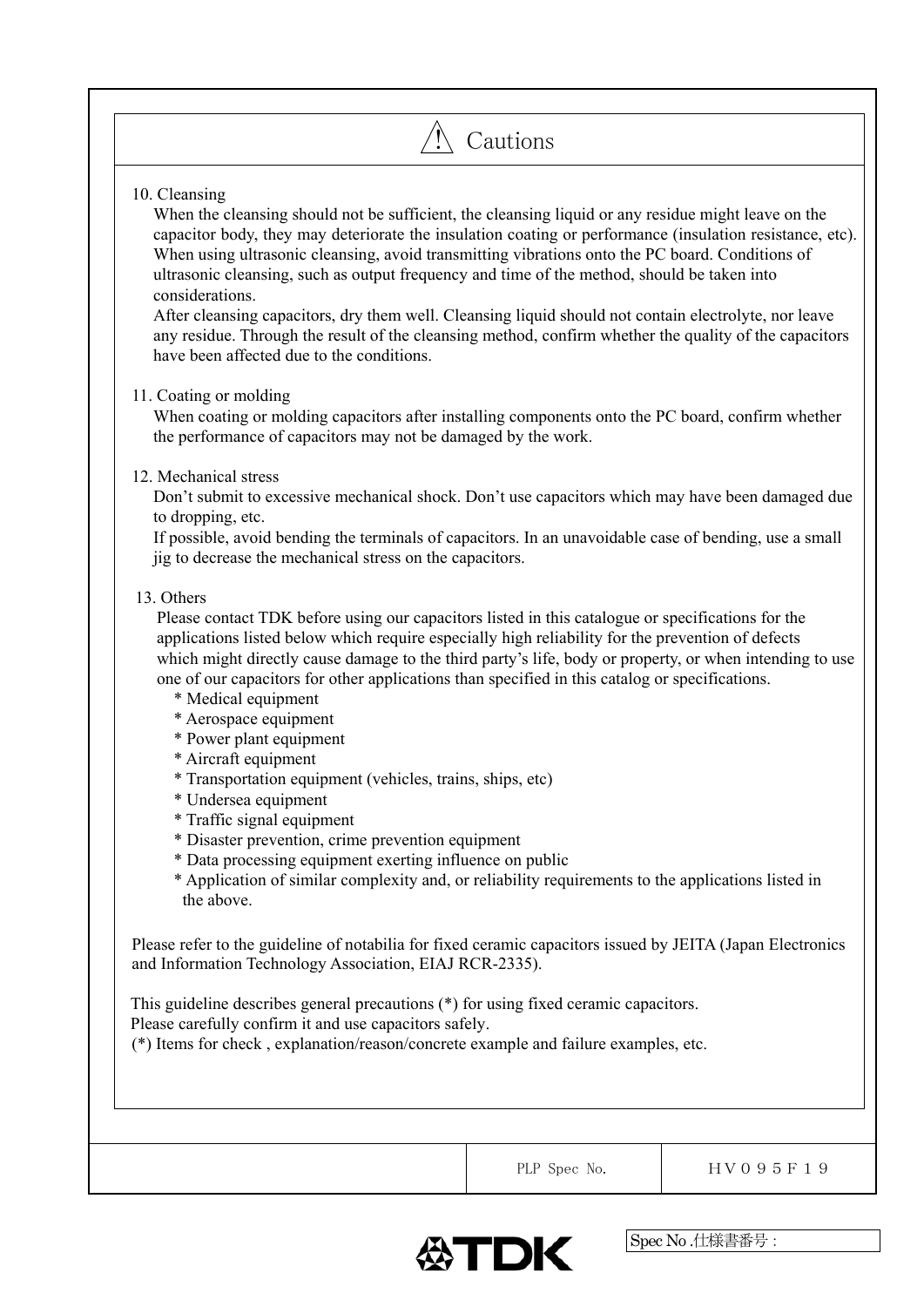

Spec No .仕様書番号: ∰TDK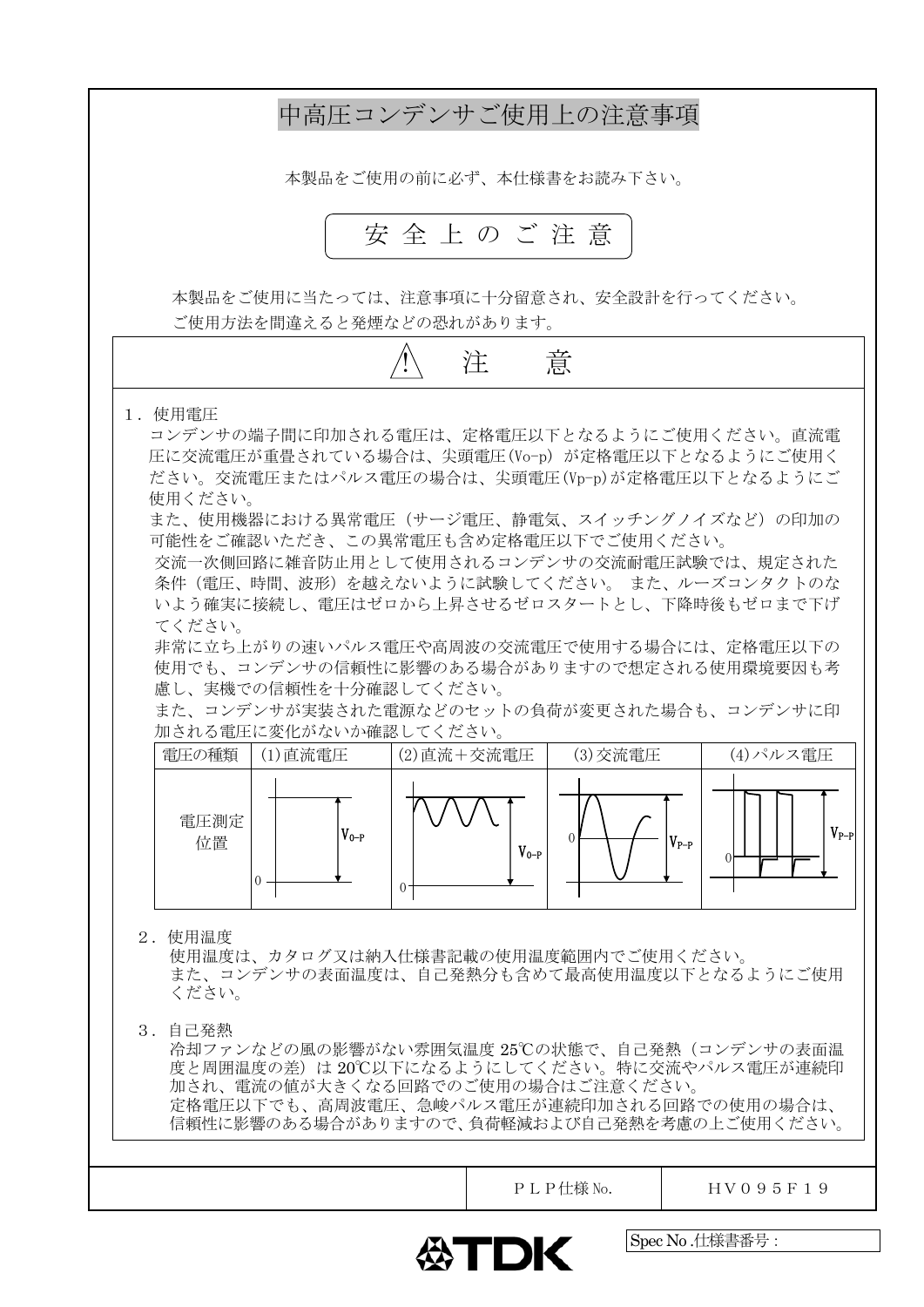|                                                                                                                                                                                                                                                                                                                                                                                   | 意<br>注 |  |
|-----------------------------------------------------------------------------------------------------------------------------------------------------------------------------------------------------------------------------------------------------------------------------------------------------------------------------------------------------------------------------------|--------|--|
| 4. コンデンサの静電容量変化<br>使用温度および印加電圧によってコンデンサの静電容量が変化する場合があります。また、<br>コンデンサには、自然放置により静電容量が減少する特性(エージング特性)があります。<br>時定数回路などには、使用できない場合もありますのでお問い合わせください。                                                                                                                                                                                                                                 |        |  |
| 5. コンデンサの振動<br>コンデンサ (種類 2) を交流回路、またはパルス回路で使用する場合、特定の周波数でコン<br>デンサ自身が振動し、ノイズや音が発生する場合もあります。事前に問題のないことをご確<br>認の上、ご使用ください。                                                                                                                                                                                                                                                          |        |  |
| 6. コンデンサの使用および保存(保管)<br>コンデンサは以下の箇所で使用(保存)しないでください。<br>・直射日光の当たる箇所。<br>・直接、水または塩水のかかる箇所。<br>・結露状態になる箇所。<br>• 有毒ガス (硫化水素、亜硫酸、塩素、アンモニアなど) の腐食性雰囲気のある箇所。<br>・振動または衝撃条件がカタログまたは納入仕様書の規格範囲を越える過酷な箇所。<br>コンデンサを高温度、高湿度下で保管しないでください。 室温-10~40℃以内、湿度 15~<br>70%RH 以内の環境で保管し、納入後6カ月以内にご使用ください。                                                                                             |        |  |
| 7. 実装上の注意<br>コンデンサを自動挿入機で基板に実装する場合、製品のチャッキングやリード線のクリンチ<br>よって、過度の衝撃や圧力が加わらないよう挿入機の実装条件(プッシャー圧、クリンチ部の<br>調整など)の確認・管理をしてください。<br>コンデンサの端子間隔に基板穴間隔を合わせてください。(リード線を開くような力を加える<br>ことにより、リード線根元の絶縁塗料が破損することがあります。 このような破損がある場<br>合には、信頼性低下の原因となることがあります。)                                                                                                                               |        |  |
| 8. はんだ付け<br>・コンデンサの本体をはんだの中に浸せきしてはんだ付けをしないでください。<br>・基板を介在させてコンデンサ側と反対の裏面のみにはんだ付けをしてください。<br>・フローはんだによるはんだ付けは(予熱温度、はんだ付け温度および、それらの時間)は<br>納入仕様書に規定された範囲内でご使用ください。(図-1参照)<br>・はんだ量を適正範囲にしてください。 また、はんだ材料は適切なものを選定してください。<br>・修正作業の際には、十分な予熱を行い、こて先径(約3φ以下)やワット数(約 50W 以下)<br>に十分注意して350 ±10℃、3.5 ±0.5 秒内で行ってください。但し、修正は一回のみとして<br>ください。<br>・はんだこて先は、コンデンサの端子以外の部分に直接触れないようにしてください。 |        |  |
| 9. フラックス<br>コンデンサをプリント基板にはんだ付けする際のフラックスは、必要最小限の量を均一に塗<br>布してください。フラックスはハロゲン系物質含有量が 0.1wt% (C1 換算)以下のものをご使<br>用ください。また、酸性の強いものは使用しないでください。水溶性フラックスを使用され<br>る場合は、十分な洗浄を行ってください。                                                                                                                                                                                                     |        |  |
|                                                                                                                                                                                                                                                                                                                                                                                   |        |  |

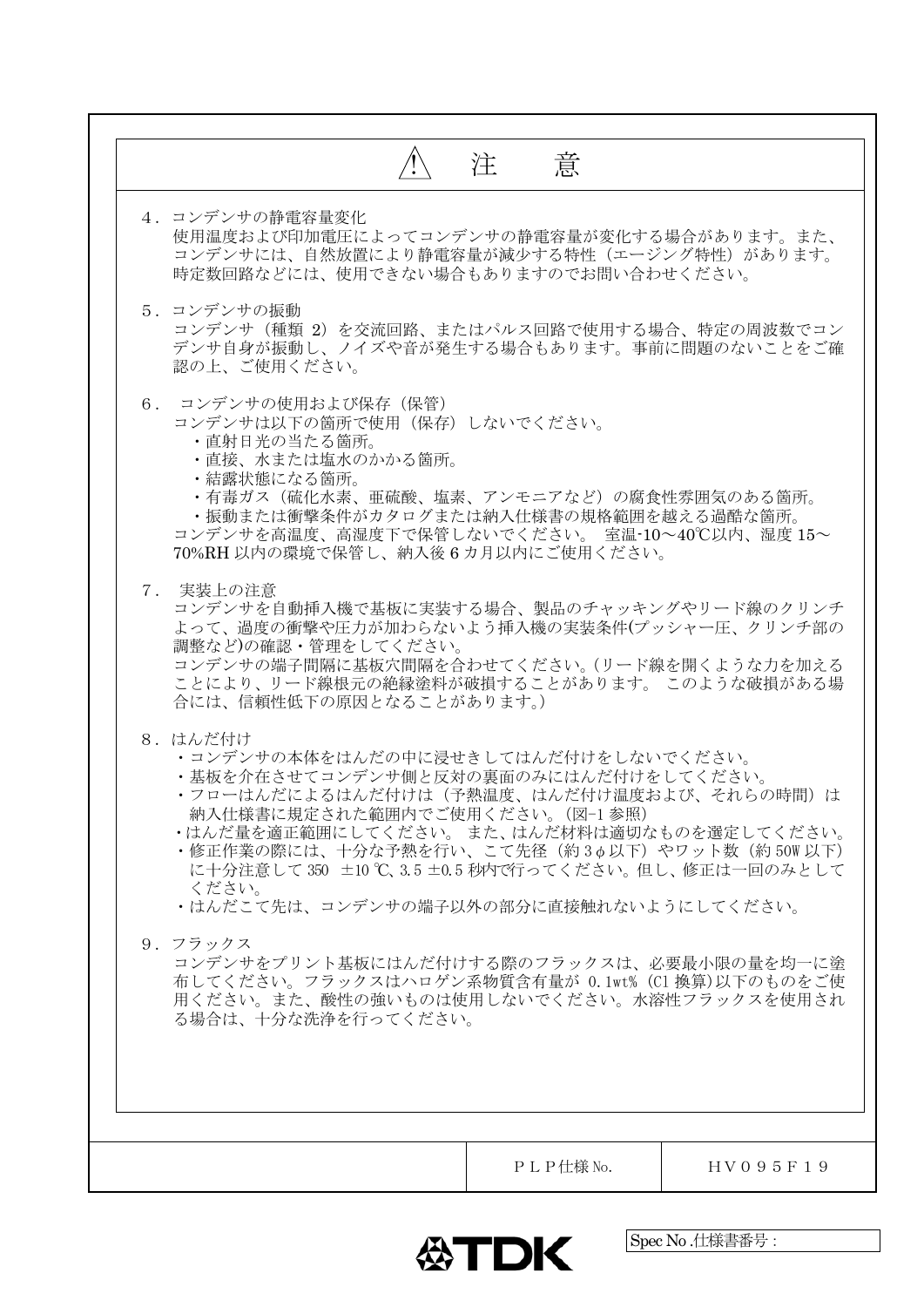| 注 意<br>10. 洗浄<br>洗浄が不適切な場合は、フラックスの残渣やその他の異物がコンデンサの表面に付着し、コン<br>デンサの外装樹脂を劣化させたり、コンデンサの性能(絶縁抵抗など)を劣化させる場合があ<br>ります。コンデンサを超音波洗浄する場合は、基板に直接振動が伝わらないようにしてくださ<br>い。超音波洗浄条件は出力周波数・時間に注意してください。洗浄後の乾燥は十分に行ってく<br>ださい。また、洗浄液は電解質が内在せず、残渣として残らないように配慮してください。実<br>際の洗浄条件でコンデンサの品質面での影響がないことを事前に確認してください。<br>11. 樹脂コーティングや樹脂モールド<br>コンデンサを基板に取り付けた後、樹脂コーティングや樹脂モールドする場合、実装状態で品<br>質に影響がないことを確認してください。コンデンサ本体に使用温度範囲を越える熱を加えな<br>いでください。熱膨張や収縮による応力で絶縁塗料に傷・変形が生じ、コンデンサの機械的強<br>度の低下、信頼性低下の原因となることがあります。接着剤やコーティング樹脂で、有機溶剤<br>を含む場合は品質面で影響のないことを確認してください。 また、乾燥や硬化が不適切の場<br>合、コンデンサの樹脂が膨潤し、絶縁不良となる可能性があります。<br>12. 機械的ストレス<br>コンデンサに過度の機械的衝撃を与えないようにしてください。 落下などにより、過度な衝<br>撃や振動が加えられたコンデンサは使用しないでください。端子は極力、曲げ加工などをせず<br>にご使用ください。 やむを得ず端子を曲げる場合は、コンデンサ本体に機械的ストレスが加<br>わらないように治具などをご使用ください。<br>13.本仕様書に記載の製品は、一般電子機器(AV 機器、OA 機器、通信機器、家電機器、アミュ<br>ーズメント機器、コンピュータ機器、パーソナル機器、事務機器、計測機器、産業用ロボット)<br>に汎用標準的な用途で使用され、また、当該一般電子機器が、通常の操作、使用方法で用いら<br>れることを意図しております。高度な安全性や信頼性が必要とされ、または機器の故障、誤動<br>作、不具合が人への生命、身体や財産等に損害を及ぼす恐れがあり、もしくは社会的に甚大な<br>影響を与える恐れのある以下の用途(以下特定用途)への適合性、性能発揮、品質を保証する<br>ものではありません。本仕様書の範囲、条件を越え、または特定用途に使用されたことにより<br>発生した損害等については、その責任を負いかねますのでご了承願います。<br>①航空、宇宙機器<br>②輸送用機器(自動車、電車、船舶等)<br>(3)医療用機器<br>④発電制御用機器<br>⑤原子力関係機器<br>6海底機器<br>⑦交通機関制御機器<br>8公共性の高い情報処理機器<br>⑨軍事用機器<br>10 雷熱用品、燃焼機器<br>⑪防災、防犯機器 |  |
|-----------------------------------------------------------------------------------------------------------------------------------------------------------------------------------------------------------------------------------------------------------------------------------------------------------------------------------------------------------------------------------------------------------------------------------------------------------------------------------------------------------------------------------------------------------------------------------------------------------------------------------------------------------------------------------------------------------------------------------------------------------------------------------------------------------------------------------------------------------------------------------------------------------------------------------------------------------------------------------------------------------------------------------------------------------------------------------------------------------------------------------------------------------------------------------------------------------------------------------------------------------------------------------------------------------------|--|
|                                                                                                                                                                                                                                                                                                                                                                                                                                                                                                                                                                                                                                                                                                                                                                                                                                                                                                                                                                                                                                                                                                                                                                                                                                                                                                                 |  |
|                                                                                                                                                                                                                                                                                                                                                                                                                                                                                                                                                                                                                                                                                                                                                                                                                                                                                                                                                                                                                                                                                                                                                                                                                                                                                                                 |  |
|                                                                                                                                                                                                                                                                                                                                                                                                                                                                                                                                                                                                                                                                                                                                                                                                                                                                                                                                                                                                                                                                                                                                                                                                                                                                                                                 |  |
|                                                                                                                                                                                                                                                                                                                                                                                                                                                                                                                                                                                                                                                                                                                                                                                                                                                                                                                                                                                                                                                                                                                                                                                                                                                                                                                 |  |
|                                                                                                                                                                                                                                                                                                                                                                                                                                                                                                                                                                                                                                                                                                                                                                                                                                                                                                                                                                                                                                                                                                                                                                                                                                                                                                                 |  |
|                                                                                                                                                                                                                                                                                                                                                                                                                                                                                                                                                                                                                                                                                                                                                                                                                                                                                                                                                                                                                                                                                                                                                                                                                                                                                                                 |  |
| <b>⑫各種安全装置</b><br>13その他特定用途と認められる用途<br>なお、本製品を汎用標準的な用途で使用されるに際し、更により安全性を確保する為に保<br>護回路、装置の確保やバックアップ回路を設ける等の配慮をお願いします。                                                                                                                                                                                                                                                                                                                                                                                                                                                                                                                                                                                                                                                                                                                                                                                                                                                                                                                                                                                                                                                                                                                                                                                           |  |
| その他、コンデンサの使用上の注意事項については「電子機器用固定磁器コンデンサの使用<br>上の注意事項ガイドライン」JEITA発行(EIAJ RCR-2335)を参照してください。                                                                                                                                                                                                                                                                                                                                                                                                                                                                                                                                                                                                                                                                                                                                                                                                                                                                                                                                                                                                                                                                                                                                                                                                                      |  |
| このガイドラインでは固定磁器コンデンサの使用上の全般的な注意事項 (確認事項、解説・理由・<br>具体例、及び失敗の事例など)が記載されており、これらを十分に配慮、確認してコンデンサを<br>安全にご使用ください。                                                                                                                                                                                                                                                                                                                                                                                                                                                                                                                                                                                                                                                                                                                                                                                                                                                                                                                                                                                                                                                                                                                                                                                                     |  |
| PLP仕様 No.                                                                                                                                                                                                                                                                                                                                                                                                                                                                                                                                                                                                                                                                                                                                                                                                                                                                                                                                                                                                                                                                                                                                                                                                                                                                                                       |  |

**公TDK**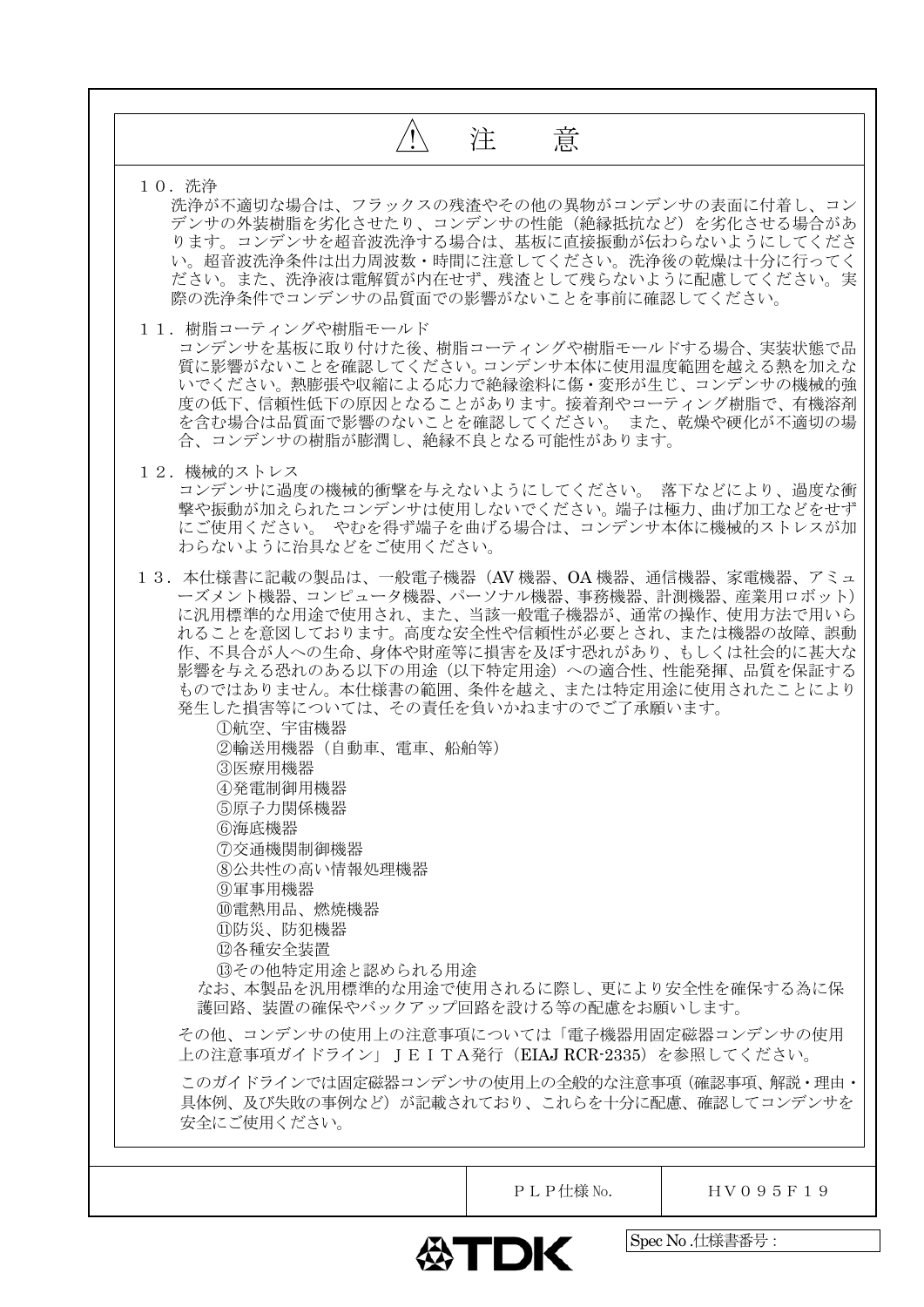| Scope 適用範囲<br>IEC60384-14, EN60384-14, UL60384-14 and relative safety standards.<br>の安全規格の認可を取得した中高圧円板絶縁形磁器コンデンサに適用する。<br>Relative standards 関連規格                                                                                                                                                                                                                                |                                                                                                         | This specification applies to ceramic insulated capacitors disc type used in circuits of<br>electromagnetic interference suppression in electronic and equipment and approved by<br>本納入仕様書は、電子機器の雑音防止回路等に使用され、IEC60384-14、EN60384-14、UL60384-14 等 |  |  |  |  |
|----------------------------------------------------------------------------------------------------------------------------------------------------------------------------------------------------------------------------------------------------------------------------------------------------------------------------------------------------------------------------------|---------------------------------------------------------------------------------------------------------|---------------------------------------------------------------------------------------------------------------------------------------------------------------------------------------------------------------------------------------------------|--|--|--|--|
| IEC 60384-14、EN60384-14、UL60384-14 [国際規格、欧州規格、UL 規格]                                                                                                                                                                                                                                                                                                                             |                                                                                                         |                                                                                                                                                                                                                                                   |  |  |  |  |
| Mention item 記載項目<br>1. Applicable safety standard approval<br>2. Acquired safety standard approval<br>3. Part Name<br>4. Operating temperature range<br>5. Test condition<br>6. Performance<br>7. Marking<br>8. Figure & Dimension<br>9. Label & Transport<br>10. Notification before the modification<br>We do not use the following material $(1)$ , $(2)$ in these products. | 適用安全規格<br>取得安全規格<br>品名<br>使用温度範囲<br>試験条件<br>性能<br>表示<br>形状及び寸法<br>ラベル表示と輸送<br>変更に関する事前連絡                |                                                                                                                                                                                                                                                   |  |  |  |  |
| $(2)$ PBBs                                                                                                                                                                                                                                                                                                                                                                       | 本製品には下記物質名の臭素系難燃剤は使用しておりません。<br>(1) PBDEs (Polybrominated diphenyl ether)<br>(Polybrominated biphenyls) |                                                                                                                                                                                                                                                   |  |  |  |  |
|                                                                                                                                                                                                                                                                                                                                                                                  |                                                                                                         | We do not use Class I and II ODS (Ozone depleting substances) in all our process of these products.<br>本製品の加工、組立て等の全工程において、クラスI及びIIオゾン層破壊化学物質は使用しておりません。                                                                                          |  |  |  |  |
| These products shall conform to RoHS Directive.<br>本製品は RoHS 指令に対応しております。                                                                                                                                                                                                                                                                                                        |                                                                                                         |                                                                                                                                                                                                                                                   |  |  |  |  |
| These products are Halogen-free. (Br $\leq$ 900ppm, Cl $\leq$ 900ppm, Br+Cl $\leq$ 1500ppm)<br>本製品はハロゲンフリー品です。                                                                                                                                                                                                                                                                   |                                                                                                         |                                                                                                                                                                                                                                                   |  |  |  |  |
| Manufacturing place 生産場所<br>Manufacturing place is TDK Taiwan & TDK Xiamen<br>本製品の生産場所は、台湾TDK及び厦門TDKとする。                                                                                                                                                                                                                                                                         |                                                                                                         |                                                                                                                                                                                                                                                   |  |  |  |  |
| 改                                                                                                                                                                                                                                                                                                                                                                                |                                                                                                         |                                                                                                                                                                                                                                                   |  |  |  |  |
| 廃<br>経                                                                                                                                                                                                                                                                                                                                                                           |                                                                                                         |                                                                                                                                                                                                                                                   |  |  |  |  |
| 歴<br>版<br>当<br>年月日<br>担                                                                                                                                                                                                                                                                                                                                                          | 変                                                                                                       | 容<br>更<br>内                                                                                                                                                                                                                                       |  |  |  |  |
| Division 事業部 (部)                                                                                                                                                                                                                                                                                                                                                                 | Date Issued 作成日                                                                                         | 仕様書番号<br>Spec. No.                                                                                                                                                                                                                                |  |  |  |  |
| Ceramic Capacitors Business Group<br>セラミックコンテ゛ンサヒ゛シ゛ネスク゛ルーフ゜                                                                                                                                                                                                                                                                                                                     |                                                                                                         |                                                                                                                                                                                                                                                   |  |  |  |  |

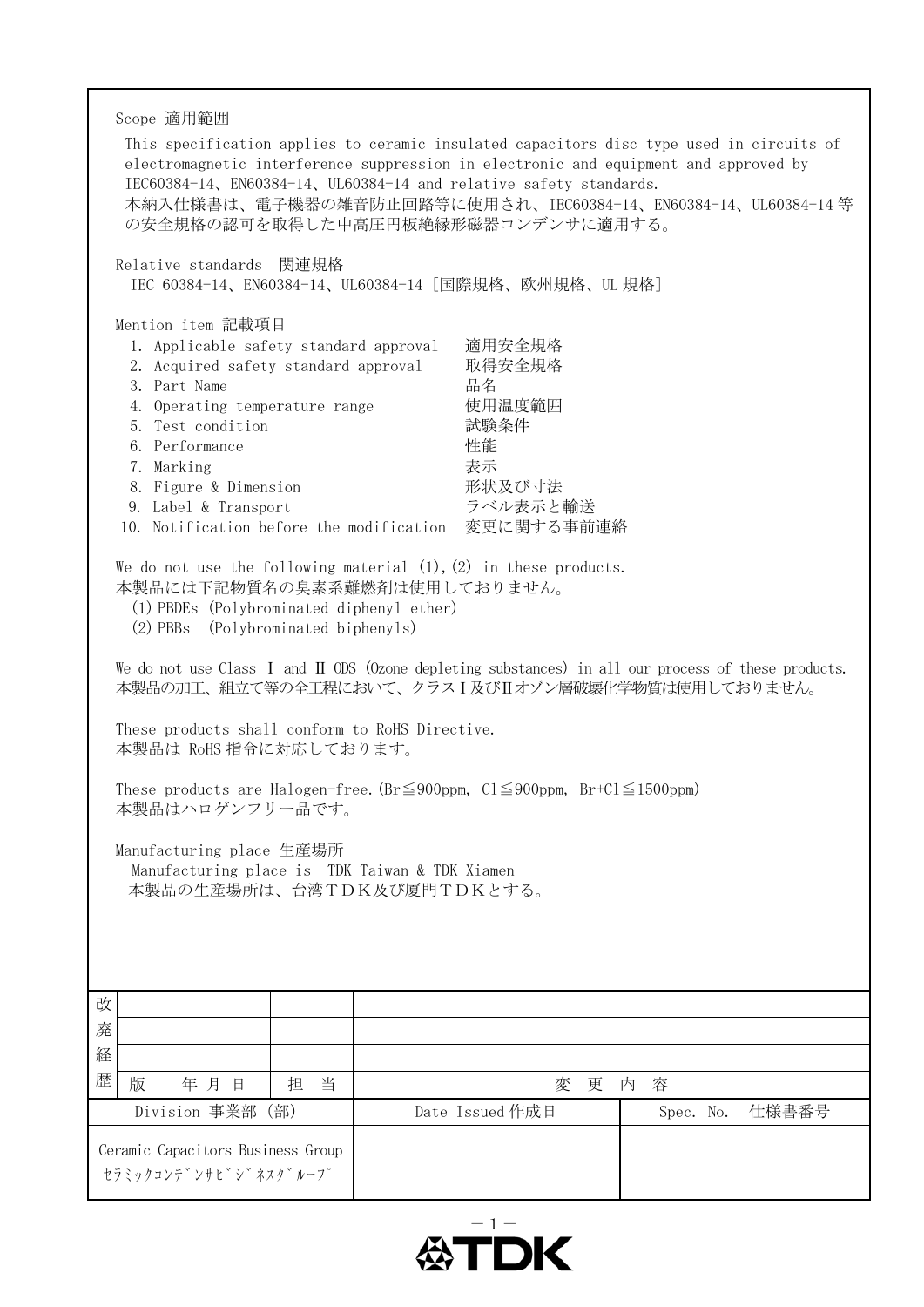1.Applicable safety standard 適用安全規格

This is specification applies the ENEC, UL, CSA,SAA,CQC,KTL approved ceramic capacitor disc type. 本納入仕様書は、ENEC, UL, CSA, SAA, CQC, KTL の安全規格に適合した円板形固定磁器コンデンサにつ いて適用する。

| Safety<br>Standard | Standard No. of IEC<br>Standard No.                 |             | T.C.<br>温度   | Subclass                 | W.V<br>定格              | Approval report No.<br>認可 No. |                     |            |  |        |  |  |        |  |
|--------------------|-----------------------------------------------------|-------------|--------------|--------------------------|------------------------|-------------------------------|---------------------|------------|--|--------|--|--|--------|--|
| 安全規格               | IEC 相当規格                                            |             | 規格 No.<br>特性 | 副級                       | 電圧                     | Taiwan<br>台湾                  | Xiamen<br>廈門        |            |  |        |  |  |        |  |
| <b>ENEC</b>        |                                                     | EN 60384-14 |              |                          |                        |                               |                     | ENEC-01048 |  |        |  |  |        |  |
| UL                 |                                                     | UL60384-14  |              |                          |                        |                               |                     |            |  | E37861 |  |  |        |  |
| cUL/CSA            | AS3250<br>IEC 60384-14<br>IEC 60384-14<br>K60384-14 |             |              | Y <sub>1</sub><br>$X1$ , | X1:440VAC<br>Y1:400VAC |                               |                     |            |  |        |  |  |        |  |
| SAA                |                                                     |             | SL,          |                          |                        |                               |                     |            |  |        |  |  | CS6268 |  |
| CQC                |                                                     |             | B, E         |                          |                        | CQC140011<br>12767            | CQC140011<br>12447  |            |  |        |  |  |        |  |
|                    |                                                     |             | X1           | 440V AC                  | $SZ03001-$             | SU03047-                      |                     |            |  |        |  |  |        |  |
| <b>KTL</b>         |                                                     |             |              |                          |                        | 12002                         | 12002               |            |  |        |  |  |        |  |
|                    |                                                     |             |              | Y <sub>1</sub>           | 400V AC                | SZ03001-                      | SU <sub>03047</sub> |            |  |        |  |  |        |  |
|                    |                                                     |             |              |                          |                        | 12004                         | 12004               |            |  |        |  |  |        |  |

1.Acquired safety standard approval and Approval report No. 取得安全規格及び認可 No.

- \* T.C.: Temperature Characteristic.
- \* Certificate No(s) shall be changed owing to the revisions of the related standards and renewal of certificate.
- \* 認可 No. は規格の改訂、認可の更新により変わることがあります。

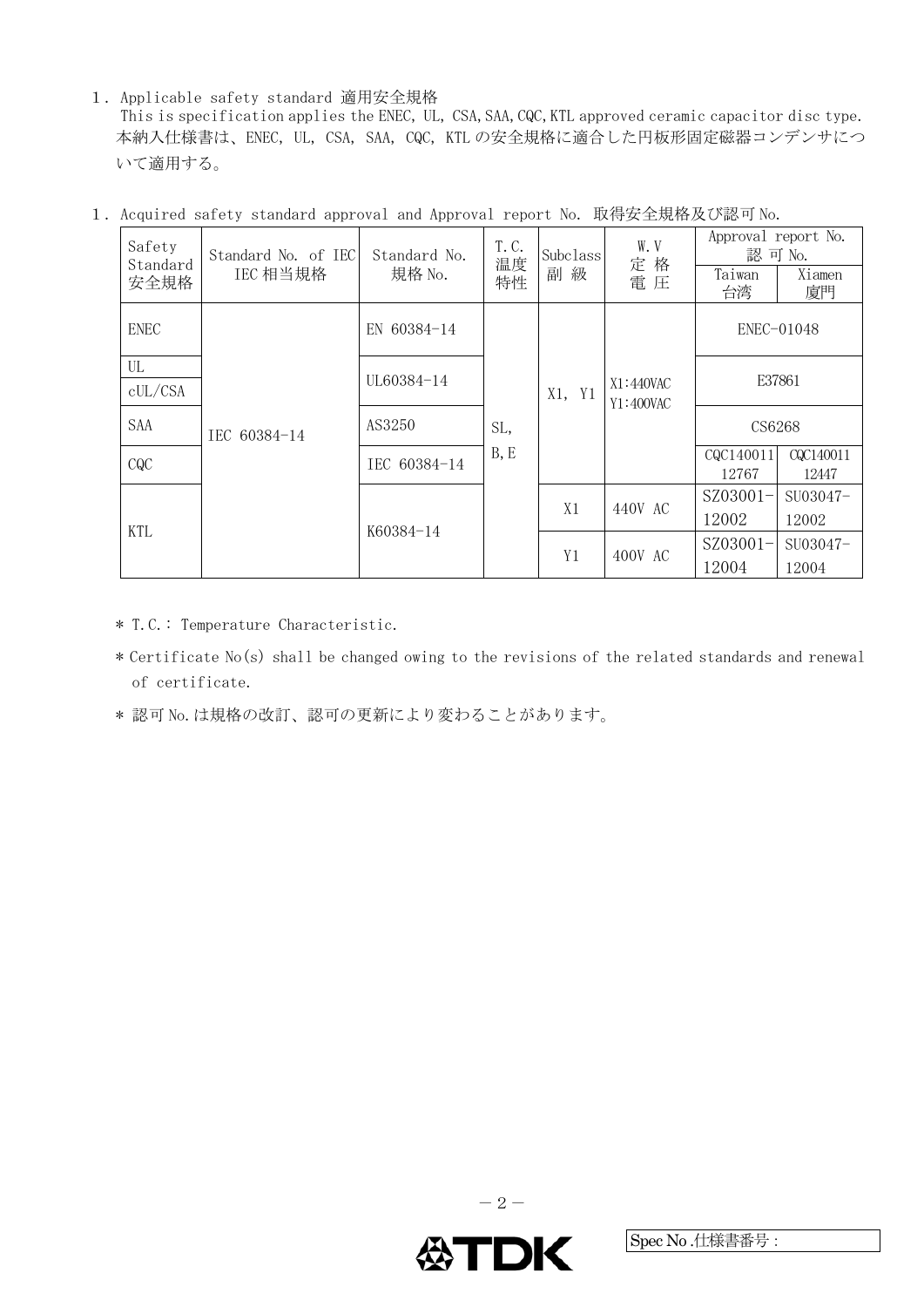

※ Note-1 注-1

 Temperature characteristic of capacitance:SL:TC SL, -B:TC B, -E:TC E 静電容量温度特性

※ Note-2 注-2

 Lead style リード形状 G : Vertical kink long lead (Bulk) 縦キンクロングリード (単品) N : Vertical kink short lead (Bulk) 縦キンクショートリード (単品) V : Vertical kink long lead (Taping) 縦キンクロングリード (テーピング)

4.Operating Temperature range 使用温度範囲 : -40 ℃ to +125 ℃※ Note-3 注-3 ※ Note-3 注-3 Operating temperature range max. is +125 ℃

 (Including capacitor's self-heating max. +20 ℃) 最高使用温度は自己発熱を 20 ℃以内とし、その温度を含んで+125 ℃までとします。

5.Test condition 試験状態

Test and measurement shall be made at the standard condition, (Temperature 15 to 35 °C, relative humidity 45 to 75 % and atmospheric pressure 860 to 1060 Pa.),Unless otherwise specification herein. If doubt occurred on the value of measurement, and remeasurement was requested by customer capacitors shall be measured at the reference condition (Temperature 20  $\pm$  2 °C, relative humidity 60 to 70 % and atmospheric pressure 860 to 1060 Pa.)

試験および測定は特に規定のない限り、標準状態【常温(温度 15 ~35℃ )、常湿(相対湿度 45 ~75%)、 常気圧(気圧 860~1060hPa.)】のもとで行う。ただし、この標準状態における測定値の判定に疑義が生 じた場合、または特に要求された場合は、判定状態(温度 20 ±2 ℃、相対湿度 60 ~70 %、気圧 860~ 1060 Pa.) のもとで行う。

6.Performance 性能

The performances shall comply with Table-1 表-1の性能項目を満足すること。

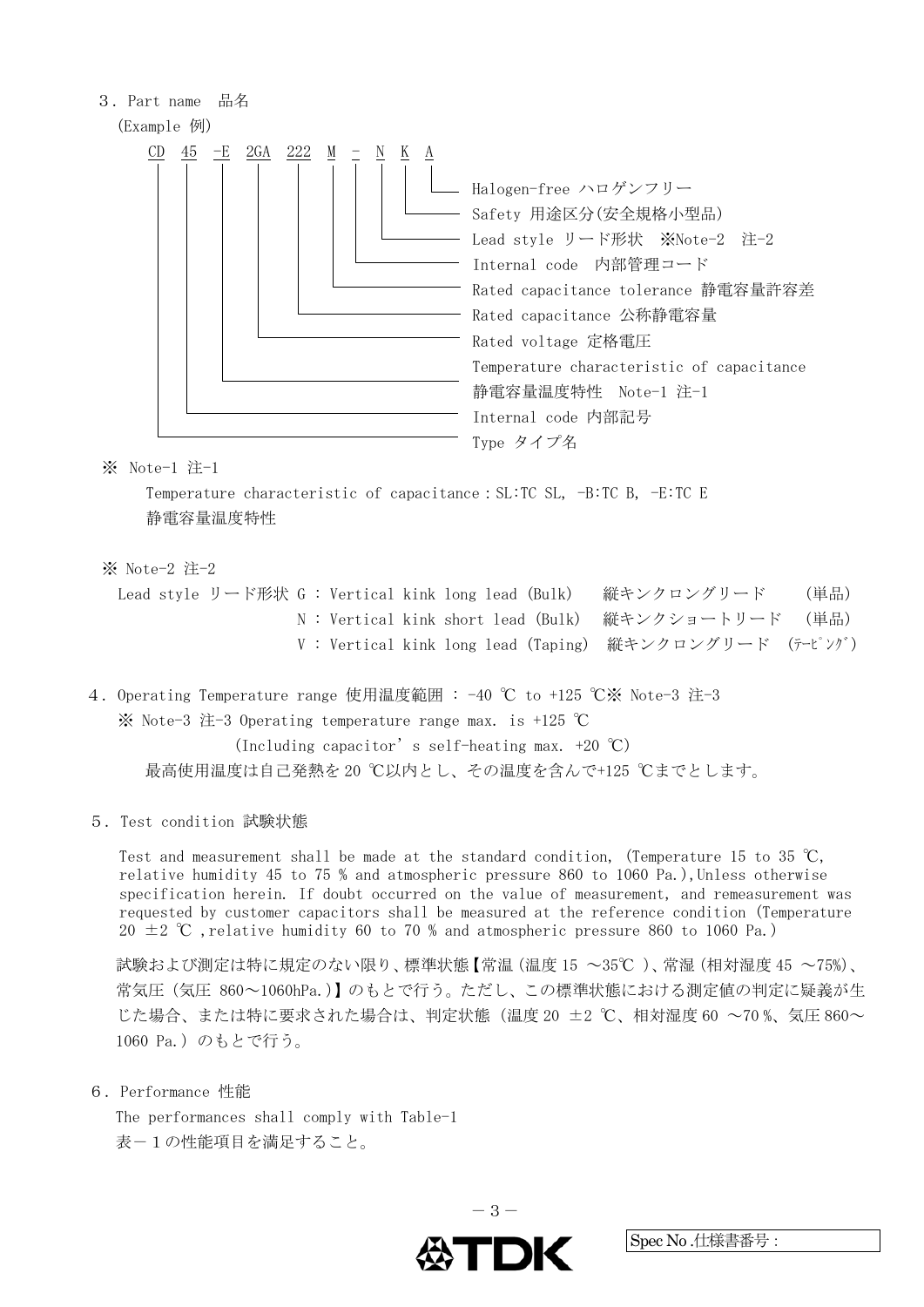$Table-1$  表 $-1$ 

| No.<br>番号      | Items 項                                                         | 目                                                        | Performance 性<br>能                                                                                     | Test method 試験方法                                                                                                                                                                                                                                                                                     |
|----------------|-----------------------------------------------------------------|----------------------------------------------------------|--------------------------------------------------------------------------------------------------------|------------------------------------------------------------------------------------------------------------------------------------------------------------------------------------------------------------------------------------------------------------------------------------------------------|
| $\mathbf{1}$   | Appearance and dimension<br>外観および寸法                             |                                                          | The appearance and dimension<br>shall be as given in paragraph<br>8 and Table-2 to 5<br>8項および表-2~5による。 | Visual check and measuring with<br>calipers.<br>外観は目視、寸法はノギスによって<br>測定する。                                                                                                                                                                                                                            |
| $\overline{2}$ | Marking<br>表示                                                   |                                                          | The marking shall be easily<br>legible (Paragraph 7)<br>7 項より容易に判読できる。                                 | Visual check<br>目視による。                                                                                                                                                                                                                                                                               |
| 3              | Withstand<br>voltage<br>耐電圧                                     | Between<br>terminals<br>端子間                              | No failure<br>異常がない。                                                                                   | Voltage: 4000V AC (50 or 60 Hz)<br>Test time: 60 s<br>Charge and discharge current shall<br>be 50 mA or less.<br>周波数 50 又は 60Hz の交流 4000V<br>を60秒間印加する。<br>充放電電流は50 mA 以下とする。                                                                                                                        |
|                |                                                                 | Between<br>terminal and<br>exterior<br>cladding<br>端子外装間 | No failure<br>異常がない。                                                                                   | 4000VAC (50 or 60Hz) shall be<br>applied for 60 s between the<br>terminal connected together and<br>the enclosure of capacitor with<br>metal foil from the distance 2.6mm<br>of the body.<br>コンデンサの本体にリード線の根元<br>より 2.6mm 以上離して金属箔を巻き<br>付け、リード線両端と金属箔間に<br>周波数 50 又は 60Hz の交流 4000V を<br>60 秒間印加する。 |
| $\overline{4}$ | Insulation<br>resistance<br>絶縁抵抗                                | Between<br>terminals<br>端子間                              | 以上<br>10000 $M\Omega$ or more                                                                          | $60 \pm 5$ sec. after application<br>with $500 \pm 50V$ DC.<br>500±50V DC を加え、60±5秒間印加<br>する。                                                                                                                                                                                                        |
| $\overline{5}$ | Capacitance<br>静電容量                                             |                                                          | With the tolerances specified<br>with Table-3 to 5<br>表-3~5 に規定された許容差内に<br>ある。                         | SL:<br>Measuring frequency : 1MHz $\pm 10$ %<br>Measuring voltage: 5Vrms. or less<br>測定周波数 : 1MHz ±10 %<br>測定電圧<br>:5V(rms) 以下                                                                                                                                                                       |
|                | 6 Dissipation factor<br>$(\tan \delta)$                         |                                                          | 以下<br>SL<br>$: 0.5 %$ or less<br>B, $E : 2.5 %$ or less<br>以下                                          | $B, E$ :<br>Measuring frequency : 1kHz $\pm 20$ %<br>Measuring voltage: 5Vrms. or less<br>測定周波数 : 1kHz ±20 %<br>測定電圧<br>: 5V(rms) 以下                                                                                                                                                                 |
| 7              | Capacitance temperature<br>characteristic<br>静電容量温度特性<br>電圧印加無し | No voltage application                                   | SL: $-1000$ to $+350$ ppm $\sqrt{C}$<br>$B:$ Within $\pm 10$ % 以内<br>E : Within -55 % to +20 % 以内      | Standard temperature: 20°C<br>基準温度<br>Temperature range: $-25$ to $+85^{\circ}\text{C}$<br>測定温度範囲<br>Initial: pre-heat $125 \pm 2^{\circ}C$ , 1 h,<br>Leaving room temp. for $24\pm2$ h.<br>初期:125±2℃で、1 時間の熱処理を<br>行ない、標準状態で 24±2 時間放置<br>後、測定する。                                                   |

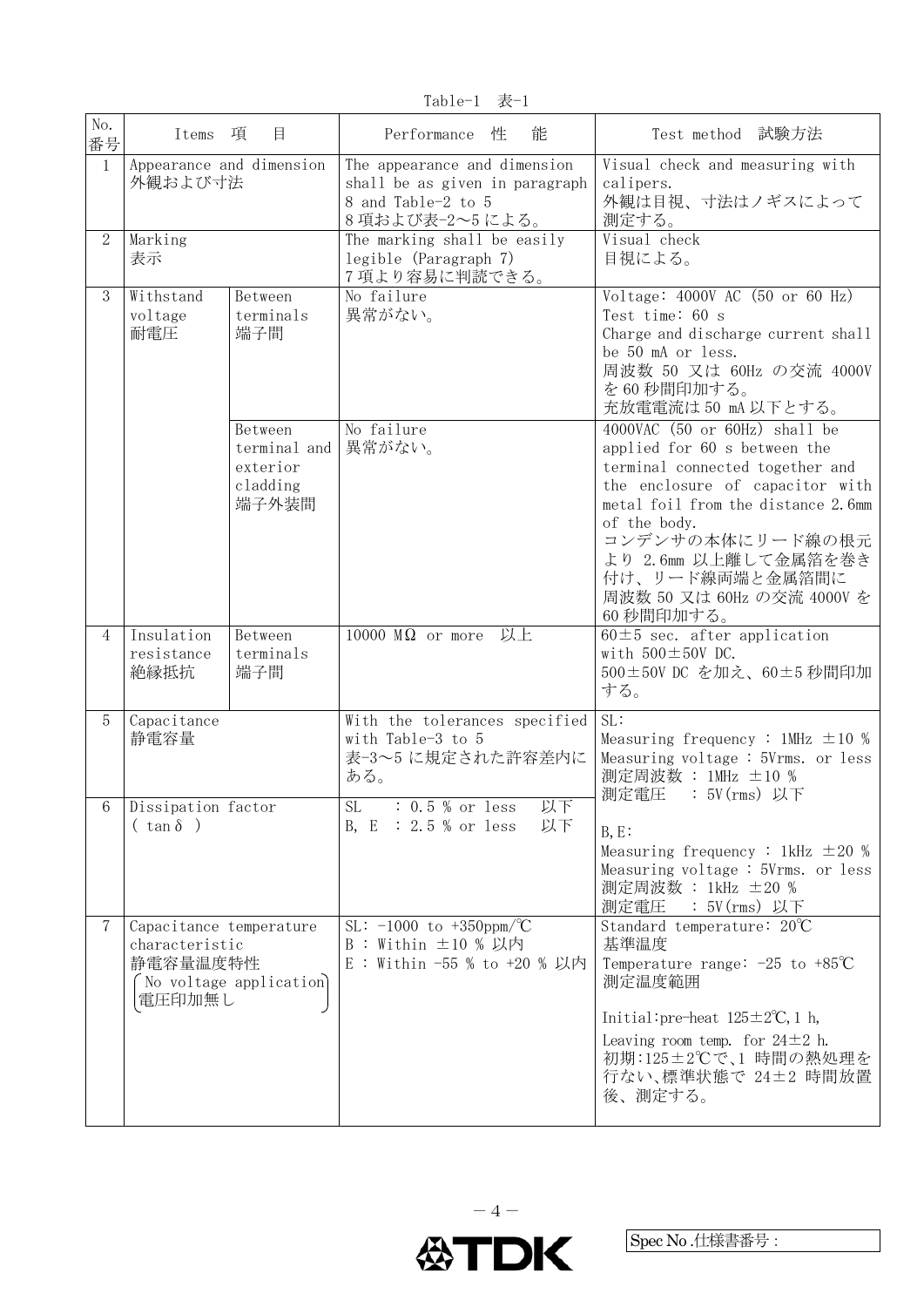Table-1 Continue 表-1 (つづき)

| No.<br>番号 | Items                                        | 項<br>目                                                                                                                 | 能<br>Performance<br>性                                                                                                                                                                                                              | Test method 試験方法                                                                                                                                                                                                                                                                                                                                                                                                                                                                                                                                            |
|-----------|----------------------------------------------|------------------------------------------------------------------------------------------------------------------------|------------------------------------------------------------------------------------------------------------------------------------------------------------------------------------------------------------------------------------|-------------------------------------------------------------------------------------------------------------------------------------------------------------------------------------------------------------------------------------------------------------------------------------------------------------------------------------------------------------------------------------------------------------------------------------------------------------------------------------------------------------------------------------------------------------|
| $8\,$     | Strength of<br>terminal<br>端子強度              | Tensile<br>strength<br>引張強さ<br>Bending<br>strength<br>曲げ強さ                                                             | Lead wire shall not be discon-<br>nected, and capacitor shall<br>not be damaged.<br>リード線が切断したり、コンデ<br>ンサが破損しない。<br>Lead wire shall not be discon-<br>nected, and capacitor shall<br>not be damaged.<br>リード線が切断したり、コンデ<br>ンサが破損しない。 | The force of 10N shall be applied to<br>the axial direction of the<br>termination.<br>リード線の引出し軸方向に 10N の荷<br>重を加える。<br>The force of 5N shall be applied to<br>the axial direction of the terminal<br>and the body shall be inclined<br>through an angle of 90 degrees,<br>then the body shall be returned<br>to the original position.<br>Furthermore the body shall be<br>inclined to the other direction<br>of 90 degrees. This operation shall<br>be carried out two times.<br>リード線の引出し軸方向に 5N の荷重<br>を加え、軸方向に90度曲げた後<br>元に戻して更に逆方向に90度曲げる<br>これを2回実施する。 |
| 9         | Vibration<br>resistance<br>耐振性               | Appearance<br>外観<br>Capacitance<br>change<br>静電容量の<br>変化<br>Dissipation<br>factor<br>$(\tan \delta)$                   | No marked defect<br>著しい異常がない<br>Within the tolerances<br>specified with No. 5<br>番号-5 に規定された許容差内<br>にあること。<br>Within the value specified<br>with No. 6<br>番号-6の規格値内にあること。                                                          | Vibration frequency range: 10 to<br>55Hz.<br>Displacement: 0.75mm<br>Total duration: 6 hours<br>(2 hours for each direction: $X, Y, Z$ )<br>周波数:10~55 Hz<br>変位: 0.75mm<br>時間: X, Y, Z 方向に 2 時間づつ合計<br>6時間行う。                                                                                                                                                                                                                                                                                                                                                |
| 10        | Resistance to<br>soldering<br>heat<br>はんだ耐熱性 | Appearance<br>外観<br>Capacitance<br>change<br>静電容量の<br>変化<br>Withstand<br>voltage<br>耐電圧<br>Between<br>terminals<br>端子間 | No marked defect<br>著しい異常がない。<br>以内<br>Within $\pm 10$ %<br>No failure<br>異常がない。                                                                                                                                                   | Soldering temperature: $350 \pm 10^{\circ}$ C/<br>3.5±0.5 s or $260\pm5\degree\text{C}/10\pm1$ s<br>Dipping depth: $1.5$ to $2.0$ mm from the<br>bottom of lead terminal.<br>(shielding board shall be used.)<br>Initial: pre-heat $125 \pm 2^{\circ}C$ , 1h.<br>leaving room temp. for $24 \pm 2h$<br>After test: leaving room temp. for 24<br>$\pm 2$ h<br>はんだ温度:350±10℃/3.5±0.5秒<br>又は、260±5 ℃/10±1 秒<br>浸せき位置:リード線の根元から<br>1.5~2mm(遮へい板を使用)<br>初期:125±2℃で、1時間の熱処理を<br>行ない、標準状態で24±2時間放置後、<br>測定する。<br>試験後:標準状態で24±2時間放置後、<br>測定する。                      |
| 11        | Solder ability<br>はんだ付性                      |                                                                                                                        | At least 3/4 of circumferen-<br>tial dipped into solder shall<br>be covered with new solder.<br>リード線の円周方向 3/4 以上<br>で軸方向に切れ目なく、浸した<br>ところまではんだが付着する。                                                                               | Soldering temperature : 245 $\pm$ 5 °C<br>Dipping time : $2 \pm 0.5$ sec.<br>Concentration of solution shall be about<br>25 % colophonium in weight ratio.<br>はんだ温度: 245 ±5 ℃<br>浸せき時間: 2 ±0.5 秒<br>ロジンエタノール溶液の濃度は、重量比で<br>約25%とする。                                                                                                                                                                                                                                                                                                                         |

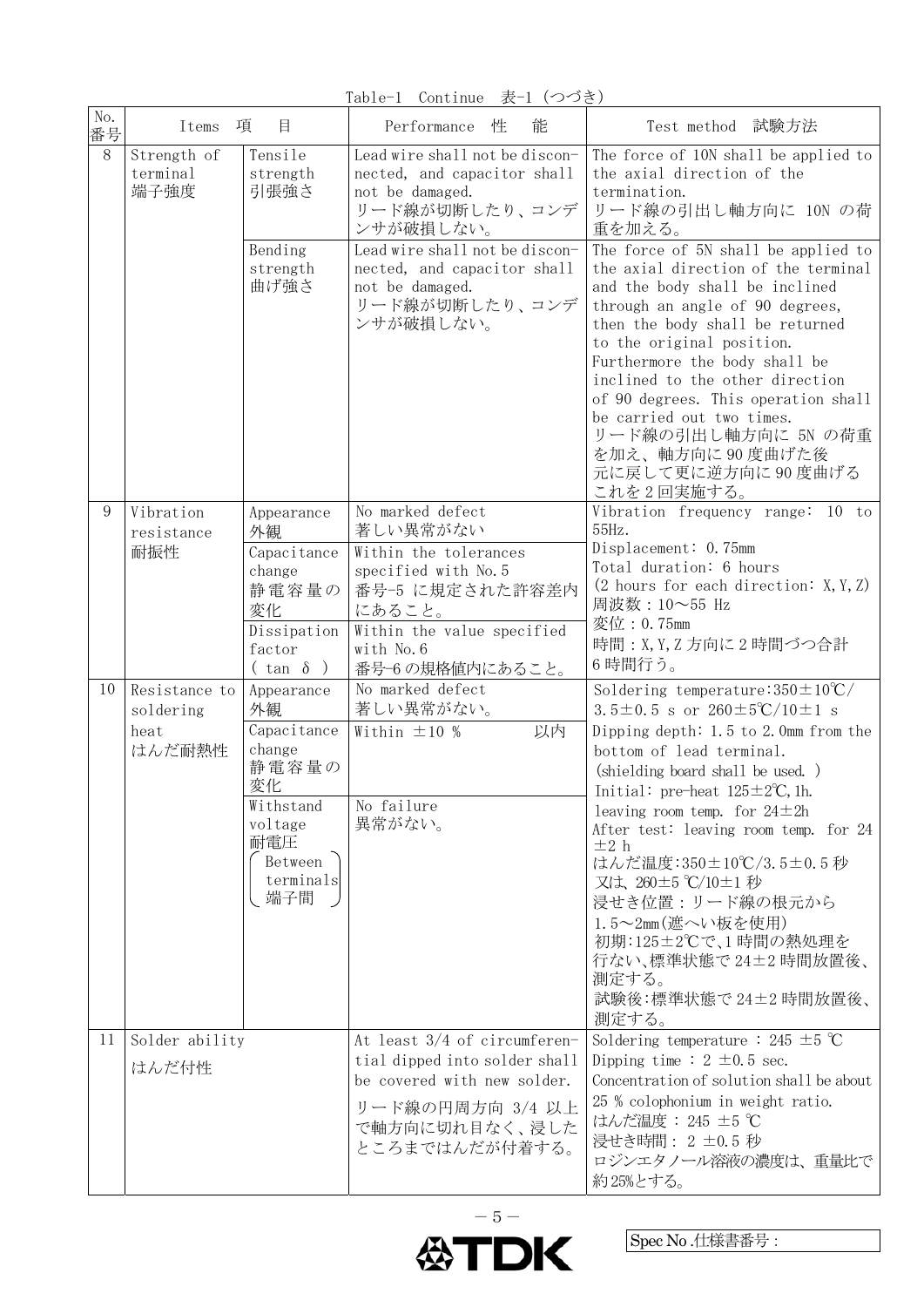Table-1 Continue 表-1 (つづき)

| No.<br>番号 | 項<br>Items                                                        | 目                                                               | 能<br>Performance<br>性                                                                              | Test method 試験方法                                                                                                                                                                                                                           |
|-----------|-------------------------------------------------------------------|-----------------------------------------------------------------|----------------------------------------------------------------------------------------------------|--------------------------------------------------------------------------------------------------------------------------------------------------------------------------------------------------------------------------------------------|
| 12        | Temperature<br>cycle and<br>dipping cycle<br>温度および<br>浸せきサイク<br>ル | Appearance<br>外観<br>Capacitance<br>change<br>静電容量の<br>変化        | No marked defect<br>著しい異常がない。<br>SL, B: Within $\pm 10$ %<br>以内<br>: Within $\pm 20$ %<br>以内<br>E. | Temperature cycles first, then<br>dipping cycle should be tested.<br>Temperature cycle: 5 cycles<br>Step 1: $-40^{\circ}$ C, 30 min.<br>Step 2: room temp., 3 min.<br>Step 3: $+125^{\circ}C$ , 30 min.<br>Step 4: room temp., 3 min.      |
|           |                                                                   | Dissipation<br>factor<br>$(\tan \delta)$<br>Insulation          | 以下<br>$SL: 1.0 %$ or less<br>$B, E : 5.0 %$ or less<br>以下                                          | Dipping cycle: 2 cycle<br>Step 1: $+65^{\circ}C$ , 15 min.<br>Step 2: 0°C, 15 min.<br>(saturated aqueous solution of salt)                                                                                                                 |
|           |                                                                   | resistance<br>絶縁抵抗                                              | $1000$ M $\Omega$ or more 以上                                                                       | Initial: pre-heat $125 \pm 2^{\circ}C$ , 1h,<br>Leaving room temp. for $24 \pm 2$ h.<br>After test: leaving room temp. for $24 \pm 2$ h<br>下記の条件で温度サイクルを行ない、<br>引き続き浸せきサイクルを行う。                                                            |
|           |                                                                   | Withstand<br>voltage<br>耐電圧<br>Between<br>terminals<br>端子間      | No failure<br>異常がない。                                                                               | 温度サイクル: 5 サイクル<br>段階 1: -40℃、30分<br>段階2: 常温、3分<br>段階 3: +125℃、30分<br>段階 4: 常温、3分<br>浸せきサイクル 2 サイクル<br>段階 1: +65℃、15分 (清水)<br>段階 2: 0℃、15 分 (飽和食塩水)<br>初期:125±2℃で、1時間の熱処理を<br>行ない、標準状態で24±2時間放置後、<br>測定する。<br>試験後:標準状態で 24±2時間放置後、<br>測定する。 |
| 13        | Moisture<br>resistance<br>耐湿性<br>Steady state<br>定常状態             | Appearance<br>外観<br>Capacitance<br>change<br>静電容量の<br>変化        | No marked defect<br>著しい異常がない。<br>Within ±15 % 以内                                                   | Test temperature : 40 $\pm$ 2 °C<br>Relative humidity: 90 to 95 %<br>Test time : $500 +12$ , -0 hours<br>Capacitors shall be measured after<br>leaving it under room temperature<br>for1 to 2 hours.                                       |
|           |                                                                   | Insulation<br>resistance<br>絶縁抵抗<br>Withstand<br>voltage<br>耐電圧 | 3000 M $\Omega$ or more 以上<br>No failure<br>異常がない。                                                 | 温度 40 ±2 ℃、相対湿度 90 ~95 %<br>の恒温恒湿中に 500 +12, -0 時間放置<br>し、取り出して 1~2時間室温に放置<br>後測定する。                                                                                                                                                       |
| 14        | Moisture<br>resistance<br>loading<br>耐湿負荷                         | Appearance<br>外観<br>Capacitance<br>change<br>静電容量の<br>変化        | No marked defect<br>著しい異常がない。<br>Within ±15 % 以内                                                   | Test temperature : $40 \pm 2$ °C<br>Relative humidity: 90 to 95%<br>Test time: $500+12, -0$ hours<br>440V AC applied.<br>Capacitors shall be measured after<br>leaving it under room temperature<br>for 1 to 2 hours.                      |
|           |                                                                   | Insulation<br>resistance<br>絶縁抵抗<br>Withstand<br>voltage<br>耐電圧 | 3000 $M\Omega$ or more<br>以上<br>No failure<br>異常がない。                                               | Charging and discharging current<br>shall be 50mA or less.<br>温度 40±2℃、相対湿度 90~95%の恒温<br>恒湿中に 500+12,-0 時間、440VAC を連<br>続印加の状態で放置し、取り出して 1<br>~2 時間室温に放置後測定する。充放<br>電電流は、50mA 以下とする。                                                       |

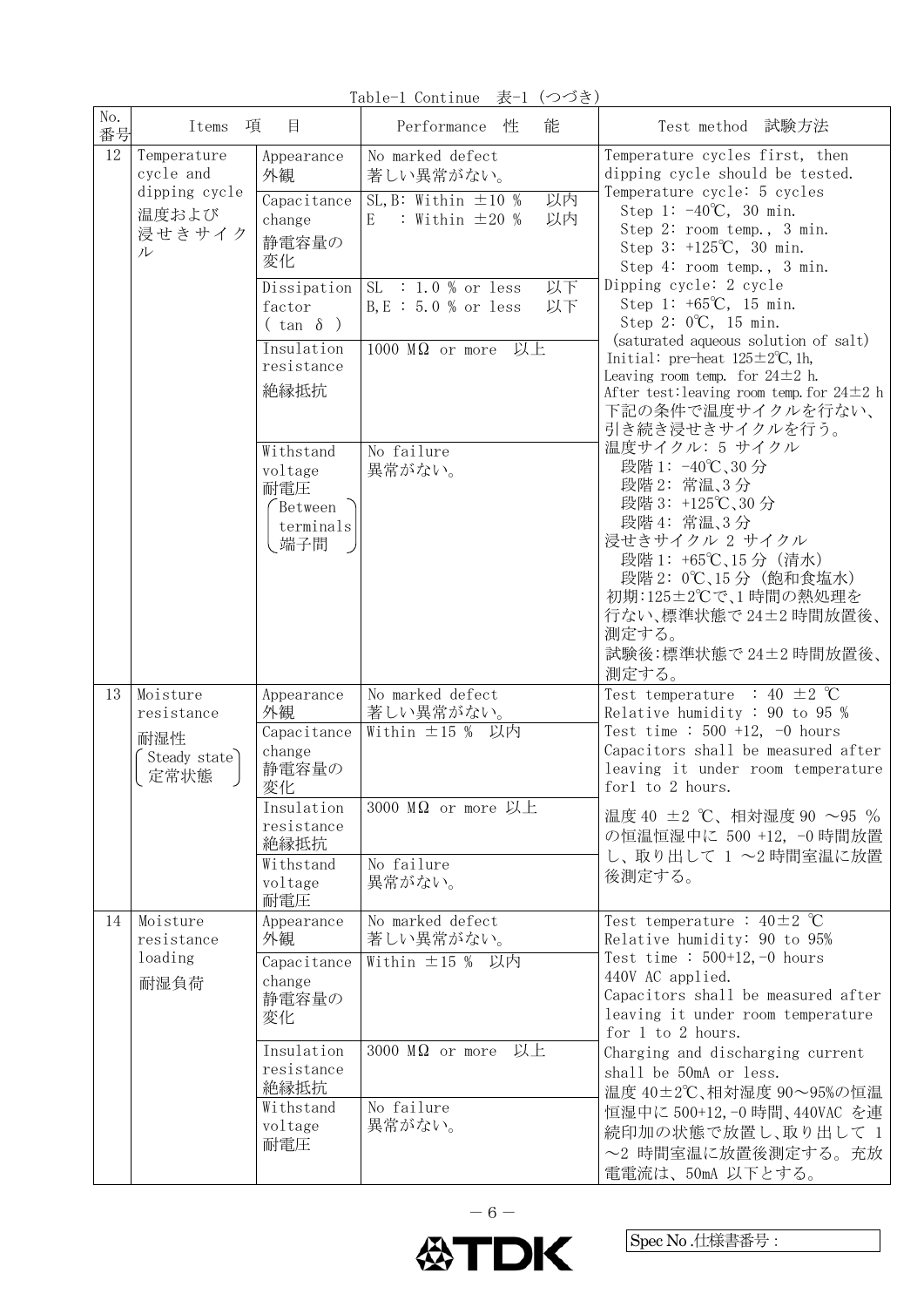No. <u>WC.</u> Items 項 目 | Performance 性 能 | Test method 試験方法 15 High temperature loading 高温負荷 Appearance 外観 No marked defect 著しい異常がない。 1)Impulse voltage test 1.2/50  $\mu$  s 8kVpeak/3times. 2)High temperature loading Test temperature : 125±3 ℃ Test time: 1,000+24,-0 hours 680VAC applied. (The voltage is increased to 1000Vrms for 0.1sec once every hour) Initial: pre-heat  $125 \pm 2$ °C, 1h, Leaving room temp. for  $24\pm2$  h. After test: leaving room temp. for  $24\pm2$  h. Charge and discharge current shall be 50mA or less. インパルス試験:1.2/50μs/8kV ピーク の電圧を 3 回印加後、温度 125±3℃の恒温恒湿中に 1,000+24, -0 時間 680VAC を連続印加(毎時 間 1 回、0.1 秒間 1000VAC に昇圧する)。 初期:125±2℃で、1 時間の熱処理を行ない 標準状態で 24±2 時間放置後、測定する。 試験後:標準状態で 24±2 時間放置後測定す る。充放電電流は 50mA 以下とする。 **Capacitance** change 静電容量の 変化 Within  $±20%$  以内 Insulation resistance 絶縁抵抗 3000 MΩ or more 以上 Withstand Voltage 耐電圧 No failure 異常がない。

Table-1 Continue 表-1 (つづき)

7.Marking 表示

Marking on both side.

表示は両面に行う。

- 1) Type タイプ : CD
- (2) Rated capacitance tolerance 容量定格および許容差 Example 例) 2200 pF : 222  $\pm 20$  % : M
- (3) Subclass 副級

| Sub class<br>副級 | Rated voltage<br>定格電圧 | Marking<br>表示 |
|-----------------|-----------------------|---------------|
| Х1              | 440 V AC              | $440 \sim 11$ |
| V1              | 400 V AC              | $400 \sim Y1$ |

(4) Manufacture's trade mark : 製造業者名(社名略図)

| Taiwan | 台湾 |
|--------|----|
| Xiamen | 一息 |

(5) Date code :  $\begin{bmatrix} 0 & 3 \end{bmatrix}$   $\mathbb{X}$  Note-1  $\mathbb{Z}$ -1 Example 表示例





| 3<br>Last digit of era<br>西暦末尾 | Tan. | Month 月<br>1 月・・・1<br>Feb. $2 \text{ } \mathit{H} \cdots 2$<br>Mar. $3 \text{ H} \cdots 3$                                                      |
|--------------------------------|------|-------------------------------------------------------------------------------------------------------------------------------------------------|
|                                |      | Sep. $9 \n\text{H} \cdots 9$<br>0ct. $10 \text{ }\mathit{H} \cdots 0$<br>Nov. $11 \n\text{H} \cdots \nN$<br>Dec. $12 \text{ H} \cdots \text{D}$ |

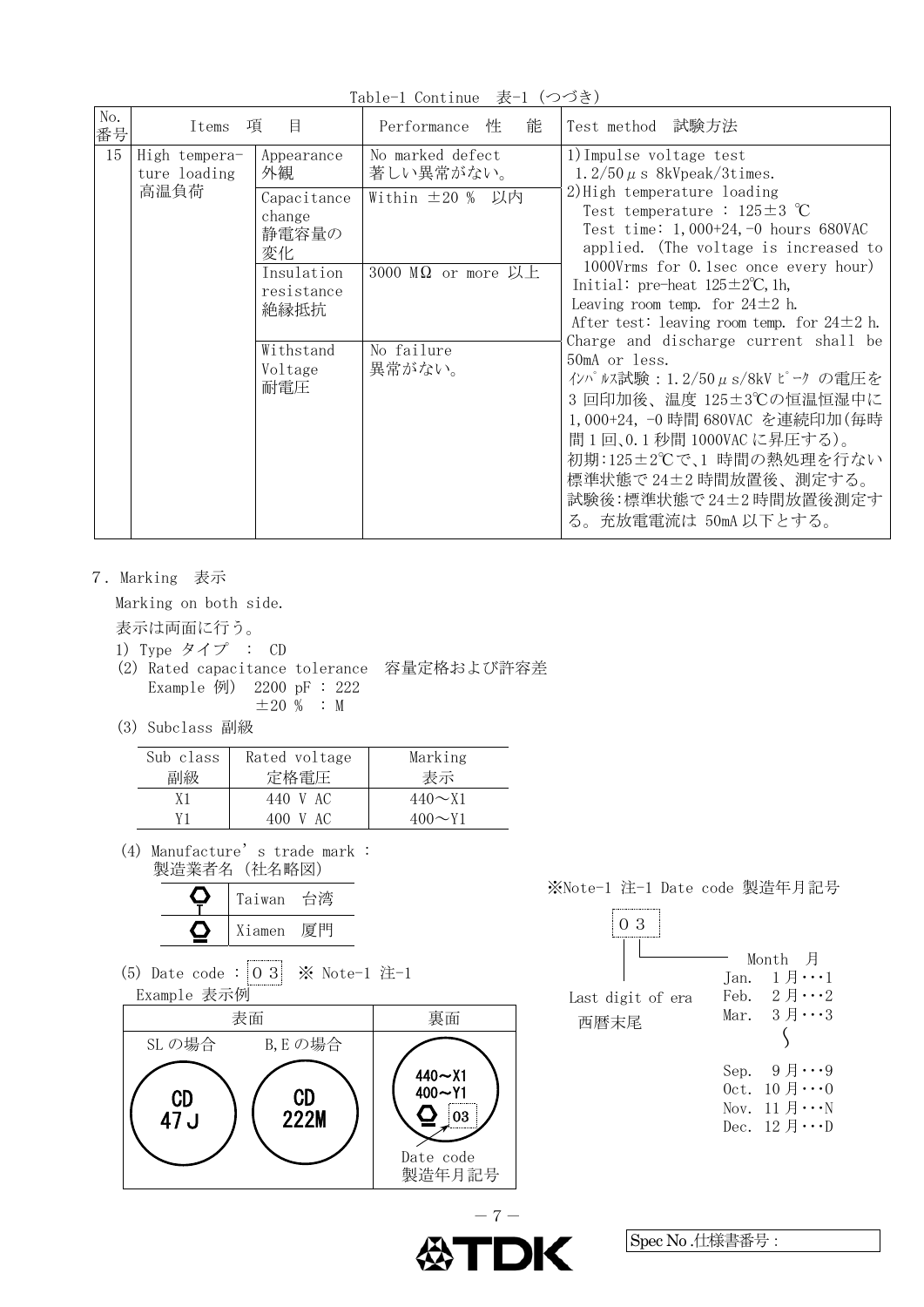#### 8. Figure & dimension 形状及び寸法

8.1 Vertical kink long lead (Lead style: G /Bulk) 8.2 Vertical kink short lead (Lead style: N / Bulk)



- ※1 Body diameter (D) is reference value if D is smaller than maximum dimension of lead to lead distance (F). 製品直径寸法(D)が最大リード線間隔(F) よりも小さい 場合、D は参考値とする。 ※2 Coating on lead shall not extend beyond the bottom
- of vertical kink.

P長(塗料タレ)は、縦キンクリード曲がりの根元より出 ないこと。



Pb less: Fe-Cu-Sn system) リード線:CP線 (錫メッキ銅覆鋼線、鉛レス品:Fe-Sn-Cu系)

絶縁塗料厚みは活電部より

0.4 ㎜以上とする。



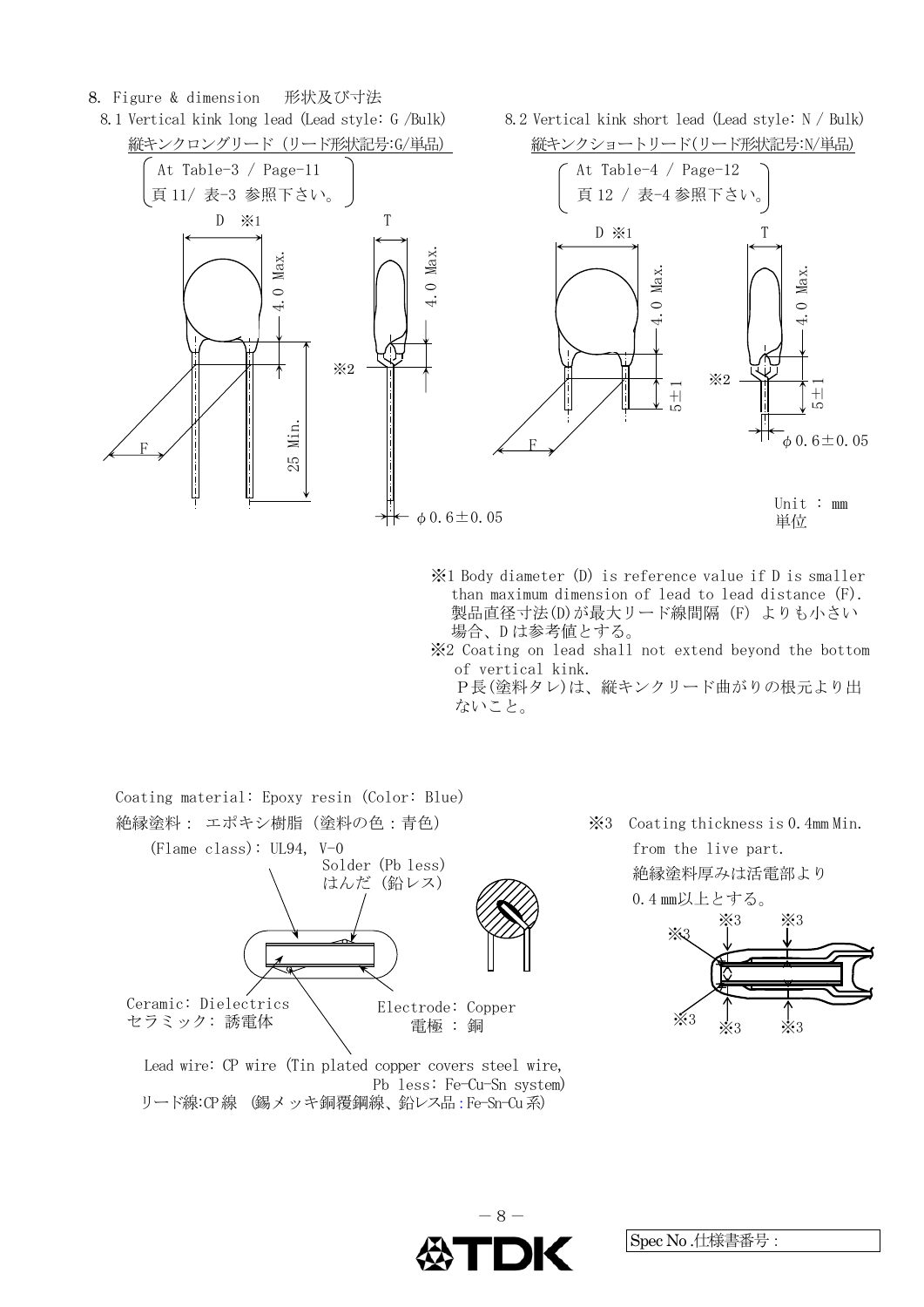| 8.3 Vertical kink long lead (lead style: V / Taping)                              |                      |                                     |                                                                                                                                |  |  |  |  |  |  |
|-----------------------------------------------------------------------------------|----------------------|-------------------------------------|--------------------------------------------------------------------------------------------------------------------------------|--|--|--|--|--|--|
| 縦キンクロングリード (リード形状記号:V/テーピング品)<br>$F=10$ . Omm, Pitch: 15. Omm, at table-5/Page-13 |                      |                                     |                                                                                                                                |  |  |  |  |  |  |
| ピッチ<br>頁13/表-5参照下さい。                                                              |                      |                                     |                                                                                                                                |  |  |  |  |  |  |
| P <sub>2</sub><br>$D \times 1$                                                    |                      |                                     |                                                                                                                                |  |  |  |  |  |  |
|                                                                                   |                      |                                     | $\Delta h$                                                                                                                     |  |  |  |  |  |  |
| P <sub>1</sub>                                                                    |                      |                                     | <b>C※2</b>                                                                                                                     |  |  |  |  |  |  |
|                                                                                   |                      | E                                   | W <sub>2</sub>                                                                                                                 |  |  |  |  |  |  |
|                                                                                   | π                    | п                                   | $\Xi$                                                                                                                          |  |  |  |  |  |  |
| 帯<br>$\overline{\mathbb{Y}}$<br>пh                                                | 罰                    | $\blacksquare$                      | $\mathbb{N}$                                                                                                                   |  |  |  |  |  |  |
| тh                                                                                | 1H<br>$\blacksquare$ |                                     | $\geq$                                                                                                                         |  |  |  |  |  |  |
|                                                                                   |                      |                                     |                                                                                                                                |  |  |  |  |  |  |
| P <sub>0</sub><br>$D_0 \leftrightarrow$                                           |                      | $\rightarrow$ $\leftarrow$ $\phi$ d | $\mathbf{\Omega}$                                                                                                              |  |  |  |  |  |  |
|                                                                                   |                      | Table-2 表-2                         | Unit: mm                                                                                                                       |  |  |  |  |  |  |
| 項目<br>Item                                                                        | Symbo1               | Dimension                           | 備<br>考<br>Remarks                                                                                                              |  |  |  |  |  |  |
| 呼称<br>Name                                                                        | 記号                   | 寸<br>法                              | ion X <sup>1</sup> Body diameter (D) is reference value if D is                                                                |  |  |  |  |  |  |
|                                                                                   |                      |                                     | smaller than maximum dimension of lead to                                                                                      |  |  |  |  |  |  |
| 製品直径寸法<br>Body diameter                                                           | D                    | Table-5                             | lead distance (F).                                                                                                             |  |  |  |  |  |  |
|                                                                                   |                      |                                     | 製品直径寸法(D)が最大リード線間隔Fよりも                                                                                                         |  |  |  |  |  |  |
| 製品厚み<br>Body thickness                                                            | T                    | Table-5                             | 小さい場合、Dは参考値とする                                                                                                                 |  |  |  |  |  |  |
| リード線径<br>Lead-wire diameter                                                       | $\phi$ d             | $0.6 \pm 0.05$                      |                                                                                                                                |  |  |  |  |  |  |
| 製品間ピッチ<br>Pitch of component                                                      | $\rm P$              | 15.0 $\pm$ 1.0                      | Including the slant of body ボディの傾きを含む。                                                                                         |  |  |  |  |  |  |
| 送り穴ピッチ<br>Feed hole pitch                                                         | $P_0$                | 15.0 $\pm$ 0.3                      | Excepting the tape splicing part 接合部は含まない。                                                                                     |  |  |  |  |  |  |
| Feed hole center to lead<br>送り穴位置バレ                                               | $P_1$                | 10.0 $\pm$ 0.7                      |                                                                                                                                |  |  |  |  |  |  |
| Feed hole center to component<br>送り穴位置バレ<br>center                                | $P_2$                | 15.0 $\pm$ 1.3                      | Including the slanting body due to bending lead-wire<br>リード線の曲がりによる倒れを含む。                                                      |  |  |  |  |  |  |
| Lead-to lead distance ナド線間隔                                                       | F                    | 10.0 $\pm$ 1.0                      | Measuring point is bottom kink<br>測定位置はキンク根元とする。                                                                               |  |  |  |  |  |  |
| Component alignment, F-R<br>製品倒れ                                                  | $\triangle$ h        | $0 \pm 2.0$                         | Including the slanting body due to bending lead-wire<br>リード線の曲がりによる倒れを含む。                                                      |  |  |  |  |  |  |
| テープ幅<br>Tape width                                                                | W                    | 18.0 $\pm \frac{1.0}{0.5}$          |                                                                                                                                |  |  |  |  |  |  |
| Adhesive tape width<br>貼付テプ幅                                                      | $W_0$                | 10.0 Min.                           |                                                                                                                                |  |  |  |  |  |  |
| 送り穴位置バレ<br>Hole position                                                          | $W_1$                | $9.0 \pm 0.5$                       |                                                                                                                                |  |  |  |  |  |  |
| Adhesive tape position<br>貼付テープズレ                                                 | $W_2$                | 4.0 Max.                            | Adhesive tape do not stick out the tape<br>テープは台紙からはみ出さないこと。                                                                   |  |  |  |  |  |  |
| Bottom of kink from tape center<br>キンク根元位置                                        | $H_0$                | 16.0 $\pm \frac{1.5}{0.5}$          |                                                                                                                                |  |  |  |  |  |  |
| Lead-wire protrusion<br>リード線はみ出し                                                  | $\ell$               | 1.0 Max.                            |                                                                                                                                |  |  |  |  |  |  |
| 送り穴径<br>Feed hole diameter                                                        | $D_0$                | 4.0 $\pm$ 0.2                       |                                                                                                                                |  |  |  |  |  |  |
| アプ厚み<br>Total tape thickness                                                      | $\mathbf t$          | $0.6 \pm 0.3$                       | 貼付テープを含む。<br>Including adhesive tape                                                                                           |  |  |  |  |  |  |
| Length of snipped lead<br>不良品のカット位置                                               | L                    | 11.0 Max.                           |                                                                                                                                |  |  |  |  |  |  |
| 塗料付着長さ<br>Coating on lead                                                         | $\mathcal{C}$        | 4.0 Max.                            | X <sup>2</sup> Coating on lead shall not extend beyond the bottom<br>of vertical kink.<br>P長(塗料タレ)は、縦キンクリード曲がりの 根元<br>より出ないこと。 |  |  |  |  |  |  |
| キンク高さ<br>Height of kink                                                           | A                    | 4.0 Max.                            | Measuring point is bottom of kink<br>測定位置はキンク根元とする。                                                                            |  |  |  |  |  |  |
| スプリングアクション<br>Spring action                                                       | S                    | 2.0 Max.                            |                                                                                                                                |  |  |  |  |  |  |

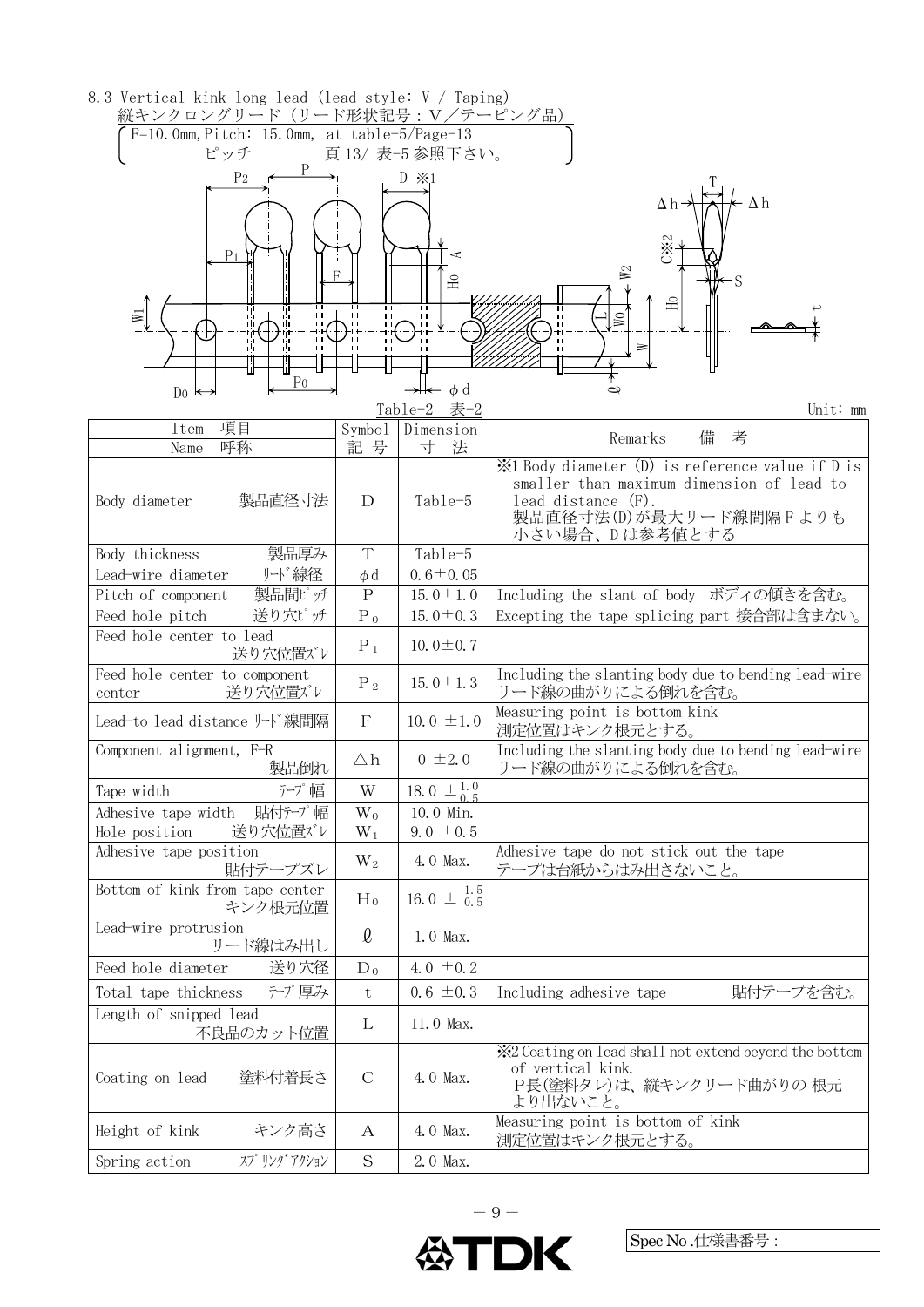- Note-1 Use the gummed tape to connect two ends of broken tape. テープの切断又は完了の場合は、粘着テープでとめる。
- Note-2 Dropouts of parts shall be limited to no more than three consecutive parts. 製品の脱落は連続3個以内とする。
- Note-3 Packaging method and dimensions see below. 包装は下図の形態及び寸法とする。
- Note-4 Quantity ( Pitch: 15.0mm 1000 pcs. /Box.) ピッチ 1000 個/箱

 Packaging :Ammo pack 梱包方法 つづら折り



Note-5 Package of shipment



9. Labe1 and transport 表示と輸送について



Unit:㎜

 外装入れ姿 Capacitors pack in downward 製品を下向きにして、外装に入れます。

Capacitors shall be packaged prior to shipment so as to prevent damage during transportation and storage. Sipping carton contains the following information on the label. コンデンサは出荷に際し、輸送中、又は保管中にダメージを受けないように梱包します。 包装ダンボール箱には、次の様なラベル表示をして出荷致します。



11. Notification before the modification 変更に関する事前連絡 We'll previously notify the modified place of manufacture, manufactured articles and materials. 製造場所、製造方法及び材料変更の際は、事前に申請し、変更は受領後と致します。

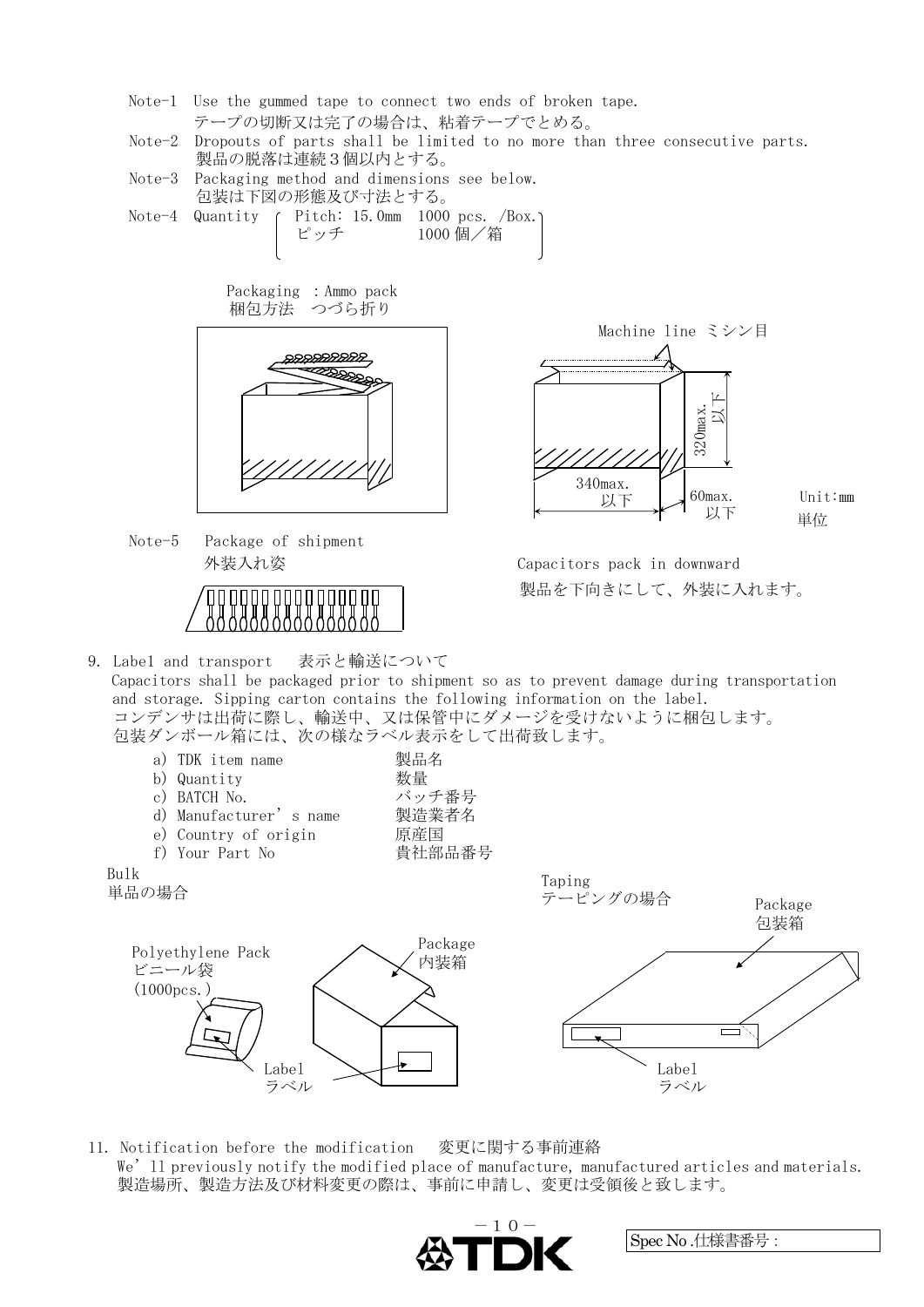# Type : CD  $T.C$  : SL, B, E

# Vertical kink long lead (lead style: G / bulk) 縦キンクロングリード(リード形状記号: G/単品)

| Table-3 表-3             |                      |              |              |                   |                 |        |                                  |
|-------------------------|----------------------|--------------|--------------|-------------------|-----------------|--------|----------------------------------|
| Your part No.<br>貴社部品番号 | TDK part No.<br>弊社品名 | T. C.<br>温度  | Cap.<br>公称静電 | $C-To1$ .<br>静電容量 | Dimension<br>寸法 |        | $(\text{Unit}: \text{mm})$<br>単位 |
|                         |                      | 特性           | 容量           | 許容差               | D Max.          | T Max. | F                                |
|                         | CD45SL2GA100J-GKA    | $\rm SL$     | $10$ pF      | $\pm 5$ %         | (7.0)           | 6.0    | $10+2, -1$                       |
|                         | CD45SL2GA150J-GKA    | <b>SL</b>    | $15$ pF      | $\pm 5$ %         | (7.0)           | 6.0    | $10+2, -1$                       |
|                         | CD45SL2GA220J-GKA    | <b>SL</b>    | 22 pF        | $\pm$ 5 %         | (7.0)           | 6.0    | $10+2, -1$                       |
|                         | CD45SL2GA330J-GKA    | $\rm SL$     | 33 pF        | $\pm 5$ %         | (7.0)           | 6.0    | $10+2, -1$                       |
|                         | CD45SL2GA470J-GKA    | <b>SL</b>    | $47$ pF      | $\pm$ 5 %         | (8.0)           | 6.0    | $10+2, -1$                       |
|                         | CD45SL2GA680J-GKA    | $\rm SL$     | 68 pF        | $\pm$ 5 %         | (9.0)           | 6.0    | $10+2, -1$                       |
|                         | CD45-B2GA101K-GKA    | $\, {\bf B}$ | 100 pF       | $\pm 10$ %        | (6.5)           | 6.0    | $10+2, -1$                       |
|                         | CD45-B2GA151K-GKA    | $\, {\bf B}$ | 150 pF       | $\pm 10$ %        | (6.5)           | 6.0    | $10+2, -1$                       |
|                         | CD45-B2GA221K-GKA    | $\, {\bf B}$ | 220 pF       | $\pm 10$ %        | (6.5)           | 6.0    | $10+2, -1$                       |
|                         | CD45-B2GA331K-GKA    | $\, {\bf B}$ | 330 pF       | $\pm 10$ %        | (7.0)           | 6.0    | $10+2, -1$                       |
|                         | CD45-B2GA471K-GKA    | B            | 470 pF       | $\pm 10$ %        | (8.0)           | 6.0    | $10+2, -1$                       |
|                         | CD45-E2GA681M-GKA    | ${\bf E}$    | 680 pF       | $\pm 20$ %        | (6.5)           | 6.0    | $10+2, -1$                       |
|                         | CD45-E2GA102M-GKA    | E            | 1000 pF      | ±20%              | (7.0)           | 6.0    | $10+2, -1$                       |
|                         | CD45-E2GA152M-GKA    | ${\rm E}$    | 1500 pF      | $\pm 20$ %        | (8.0)           | 6.0    | $10+2, -1$                       |
|                         | CD45-E2GA222M-GKA    | ${\bf E}$    | 2200 pF      | ±20%              | (9.0)           | 6.0    | $10+2, -1$                       |
|                         | CD45-E2GA332M-GKA    | ${\bf E}$    | 3300 pF      | ±20%              | (11.0)          | 6.0    | $10+2, -1$                       |
|                         | CD45-E2GA472M-GKA    | E            | 4700 pF      | ±20%              | 13.0            | 6.0    | $10+2, -1$                       |

()Reference Value

()内は参考値とする。

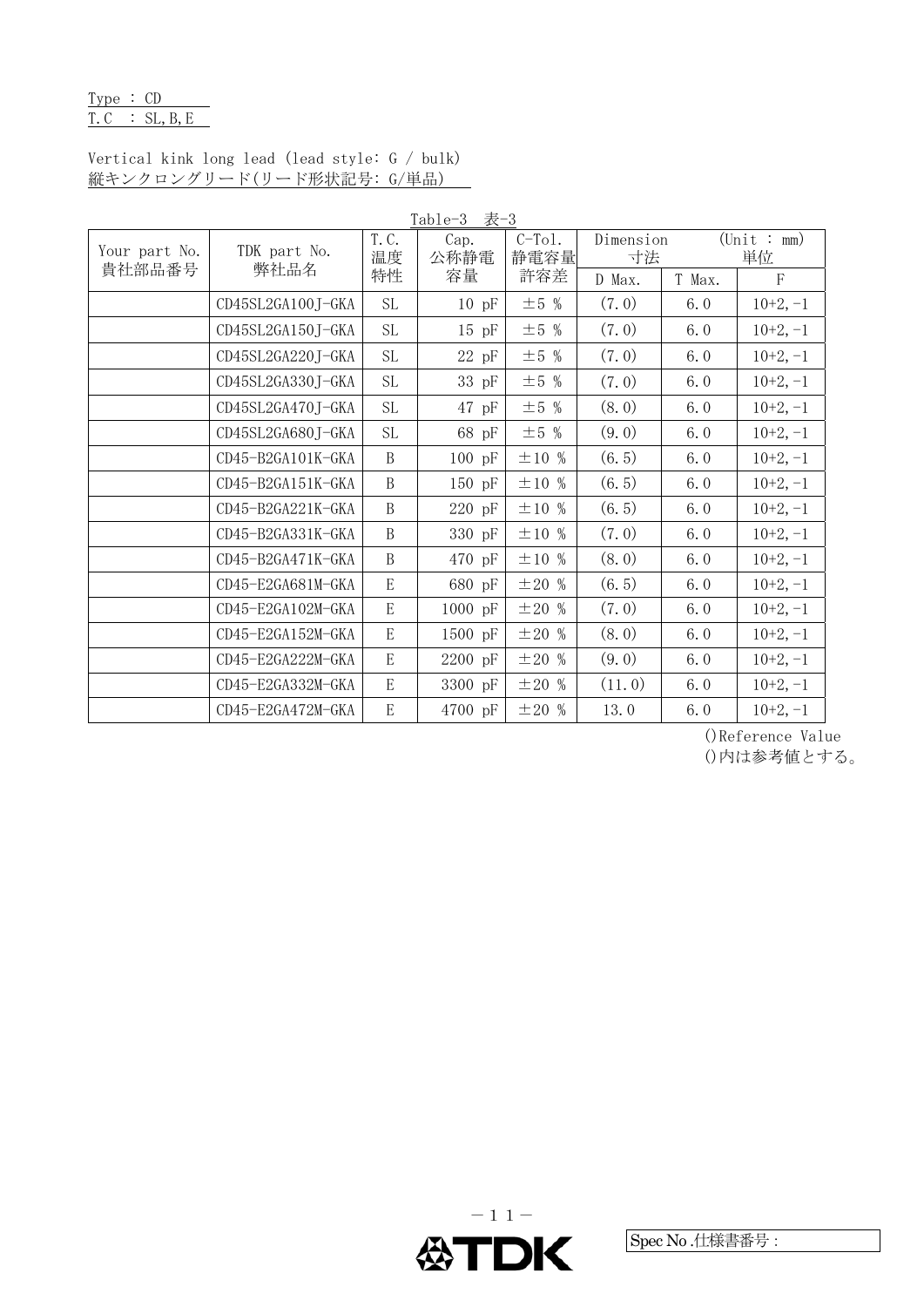# Type : CD  $T.C$  : SL, B, E

# Vertical kink short lead (lead style: N / bulk) 縦キンクショートリード(リード形状記号: N/単品)

| Table-4 表-4             |                      |              |              |                   |                 |        |                                  |
|-------------------------|----------------------|--------------|--------------|-------------------|-----------------|--------|----------------------------------|
| Your part No.<br>貴社部品番号 | TDK part No.<br>弊社品名 | T. C.<br>温度  | Cap.<br>公称静電 | $C-To1$ .<br>静電容量 | Dimension<br>寸法 |        | $(\text{Unit}: \text{mm})$<br>単位 |
|                         |                      | 特性           | 容量           | 許容差               | D Max.          | T Max. | $\mathbf F$                      |
|                         | CD45SL2GA100J-NKA    | <b>SL</b>    | $10$ pF      | $\pm$ 5 %         | (7.0)           | 6.0    | $10+2, -1$                       |
|                         | CD45SL2GA150J-NKA    | <b>SL</b>    | $15$ pF      | $\pm$ 5 %         | (7.0)           | 6.0    | $10+2, -1$                       |
|                         | CD45SL2GA220J-NKA    | <b>SL</b>    | 22 pF        | $\pm$ 5 %         | (7.0)           | 6.0    | $10+2, -1$                       |
|                         | CD45SL2GA330J-NKA    | $\rm SL$     | 33 pF        | $\pm$ 5 %         | (7.0)           | 6.0    | $10+2, -1$                       |
|                         | CD45SL2GA470J-NKA    | <b>SL</b>    | $47$ pF      | $\pm$ 5 %         | (8.0)           | 6.0    | $10+2, -1$                       |
|                         | CD45SL2GA680J-NKA    | <b>SL</b>    | 68 pF        | $\pm$ 5 %         | (9.0)           | 6.0    | $10+2, -1$                       |
|                         | CD45-B2GA101K-NKA    | $\mathbf B$  | $100$ pF     | $\pm 10$ %        | (6.5)           | 6.0    | $10+2, -1$                       |
|                         | CD45-B2GA151K-NKA    | B            | 150 pF       | ±10%              | (6.5)           | 6.0    | $10+2, -1$                       |
|                         | CD45-B2GA221K-NKA    | $\, {\bf B}$ | 220 pF       | ±10%              | (6.5)           | 6.0    | $10+2, -1$                       |
|                         | CD45-B2GA331K-NKA    | $\mathbf B$  | 330 pF       | ±10%              | (7.0)           | 6.0    | $10+2, -1$                       |
|                         | CD45-B2GA471K-NKA    | B            | 470 pF       | $\pm 10$ %        | (8.0)           | 6.0    | $10+2, -1$                       |
|                         | CD45-E2GA681M-NKA    | $\mathbf E$  | 680 pF       | ±20%              | (6.5)           | 6.0    | $10+2, -1$                       |
|                         | CD45-E2GA102M-NKA    | E            | 1000 pF      | $\pm 20$ %        | (7.0)           | 6.0    | $10+2, -1$                       |
|                         | CD45-E2GA152M-NKA    | E            | 1500 pF      | ±20%              | (8.0)           | 6.0    | $10+2, -1$                       |
|                         | CD45-E2GA222M-NKA    | ${\bf E}$    | 2200 pF      | ±20%              | (9.0)           | 6.0    | $10+2, -1$                       |
|                         | CD45-E2GA332M-NKA    | ${\bf E}$    | 3300 pF      | $\pm 20$ %        | (11.0)          | 6.0    | $10+2, -1$                       |
|                         | CD45-E2GA472M-NKA    | E            | 4700 pF      | ±20%              | 13.0            | 6.0    | $10+2, -1$                       |

()Reference Value

()内は参考値とする。

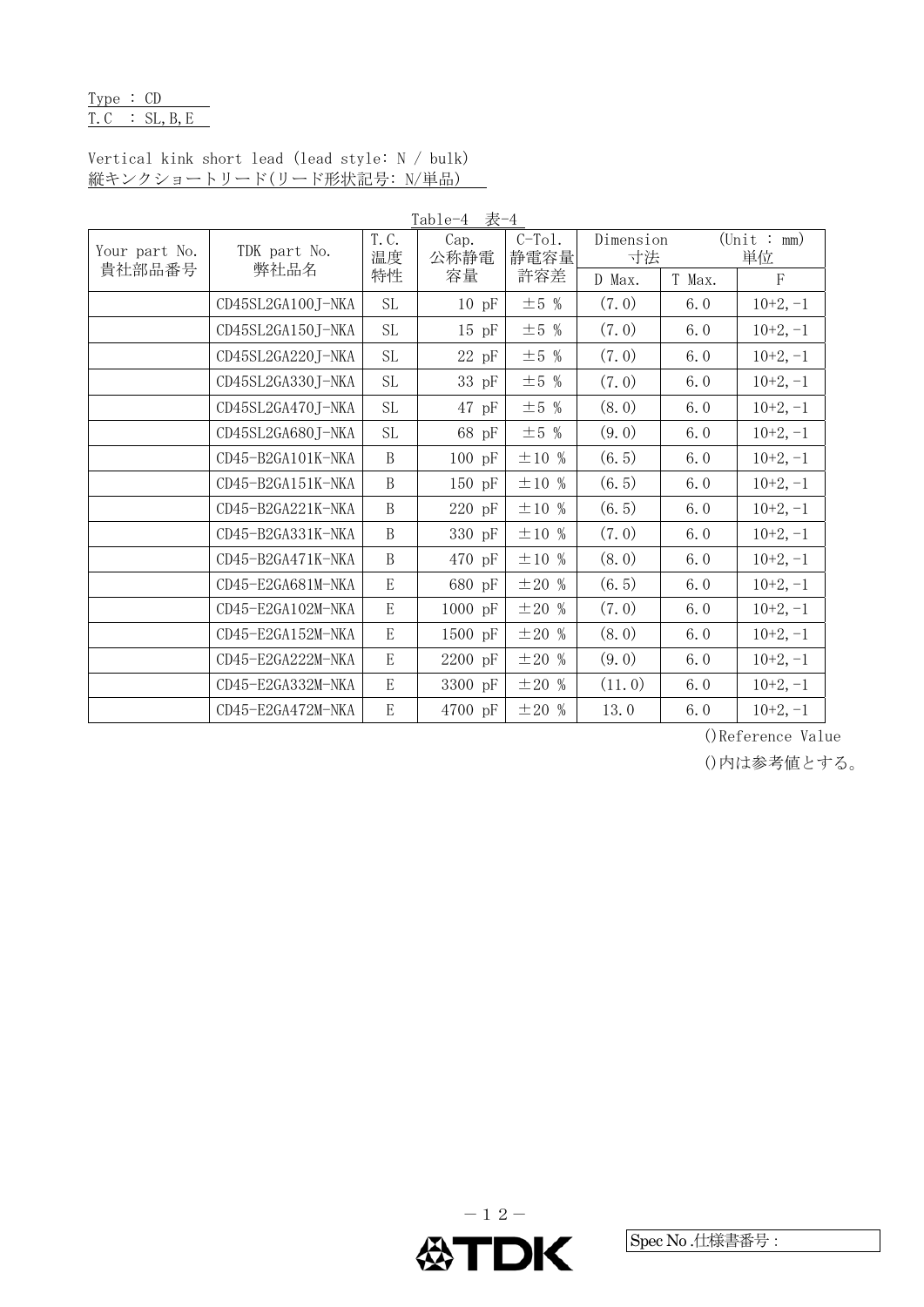# Type : CD  $T.C$  : SL, B, E

# Vertical kink long lead(lead style: V /taping) 縦キンクロングリード(リード形状記号: V/テーピング)

| Table-5<br>表-5          |                      |                           |              |                  |                 |        |                                  |
|-------------------------|----------------------|---------------------------|--------------|------------------|-----------------|--------|----------------------------------|
| Your part No.<br>貴社部品番号 | TDK part No.<br>弊社品名 | $\overline{T}$ . C.<br>温度 | Cap.<br>公称静電 | $C-To1.$<br>静電容量 | Dimension<br>寸法 |        | $(\text{Unit}: \text{mm})$<br>単位 |
|                         |                      | 特性                        | 容量           | 許容差              | D Max.          | T Max. | $\rm F$                          |
|                         | CD45SL2GA100J-VKA    | <b>SL</b>                 | $10$ pF      | $\pm 5$ %        | (7.0)           | 6.0    | $10 \pm 1$                       |
|                         | CD45SL2GA150J-VKA    | <b>SL</b>                 | $15$ pF      | $\pm$ 5 %        | (7.0)           | 6.0    | $10 \pm 1$                       |
|                         | CD45SL2GA220J-VKA    | <b>SL</b>                 | $22\,$ pF    | $\pm$ 5 %        | (7.0)           | 6.0    | $10 \pm 1$                       |
|                         | CD45SL2GA330J-VKA    | SL                        | 33 pF        | $\pm$ 5 %        | (7.0)           | 6.0    | $10 \pm 1$                       |
|                         | CD45SL2GA470J-VKA    | <b>SL</b>                 | $47$ pF      | $\pm$ 5 %        | (8.0)           | 6.0    | $10 \pm 1$                       |
|                         | CD45SL2GA680J-VKA    | <b>SL</b>                 | 68 pF        | $\pm$ 5 %        | (9.0)           | 6.0    | $10 \pm 1$                       |
|                         | CD45-B2GA101K-VKA    | B                         | $100$ pF     | $\pm 10$ %       | (6.5)           | 6.0    | $10 \pm 1$                       |
|                         | CD45-B2GA151K-VKA    | B                         | 150 pF       | $\pm 10$ %       | (6.5)           | 6.0    | $10 \pm 1$                       |
|                         | CD45-B2GA221K-VKA    | B                         | 220 pF       | $\pm 10$ %       | (6.5)           | 6.0    | $10 \pm 1$                       |
|                         | CD45-B2GA331K-VKA    | <sub>B</sub>              | 330 pF       | $\pm 10$ %       | (7.0)           | 6.0    | $10 \pm 1$                       |
|                         | CD45-B2GA471K-VKA    | B                         | 470 pF       | $\pm 10$ %       | (8.0)           | 6.0    | $10 \pm 1$                       |
|                         | CD45-E2GA681M-VKA    | E                         | 680 pF       | $\pm 20$ %       | (6.5)           | 6.0    | $10 \pm 1$                       |
|                         | CD45-E2GA102M-VKA    | $\mathbf E$               | 1000 pF      | $\pm 20$ %       | (7.0)           | 6.0    | $10 \pm 1$                       |
|                         | CD45-E2GA152M-VKA    | $\boldsymbol{\mathrm{E}}$ | 1500 pF      | $\pm 20$ %       | (8.0)           | 6.0    | $10 \pm 1$                       |
|                         | CD45-E2GA222M-VKA    | E                         | 2200 pF      | $\pm 20$ %       | (9.0)           | 6.0    | $10 \pm 1$                       |
|                         | CD45-E2GA332M-VKA    | $\mathbf E$               | 3300 pF      | $\pm 20$ %       | (11.0)          | 6.0    | $10 \pm 1$                       |
|                         | CD45-E2GA472M-VKA    | E                         | 4700 pF      | ±20%             | 13.0            | 6.0    | $10 \pm 1$                       |

()Reference Value

()内は参考値とする。